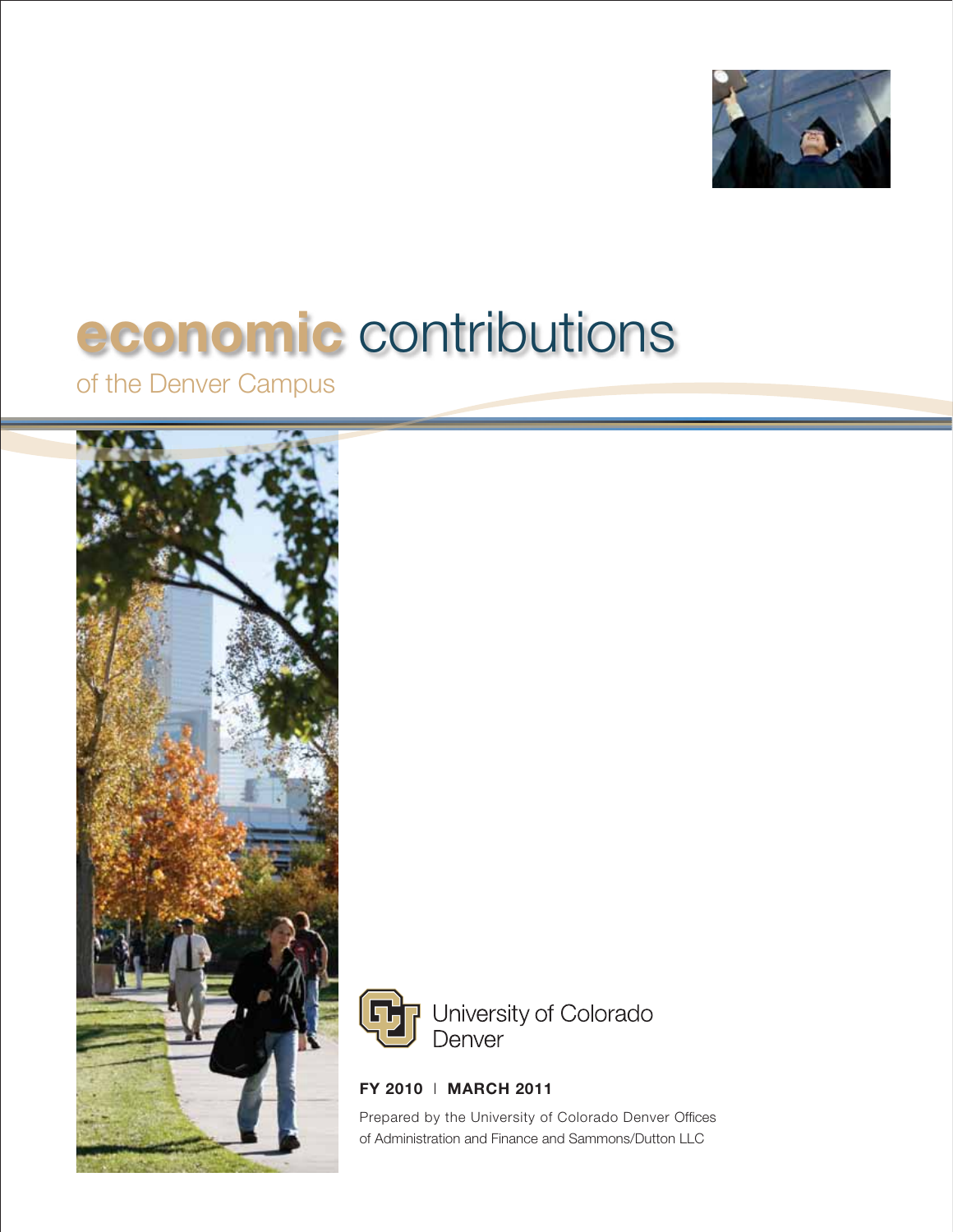# Executive summary



The University of Colorado Denver is an important engine to Colorado's economy and comprised of two campuses, the Denver Campus and the Anschutz Medical Campus. Contributions to the state economy include education, training, research, and community service activities. For the fiscal year ending June 30, 2010, the economic contributions of the Denver Campus include:

- > **Total state economic impact of \$604 million** through direct campus expenditures including payroll, operations, and student spending plus indirect effects. For every \$1 in direct expense by the campus, there is up to an additional \$2.49 in purchased goods and services in Colorado.
- > Direct campus employment of 2,186 jobs create nearly 4,200 additional jobs for a **total employment impact of more than 6,300 jobs in Colorado**. On average, each faculty and staff position at the Denver Campus supports another 1.19 additional jobs in the state.
- > A **total payroll impact of \$283 million in Colorado** based on \$131 million in direct wages, salaries, and benefits. For every \$1 in compensation paid to campus employees, there is up to \$1.16 in additional income provided to the state.
- > Annual campus **operating revenue of nearly \$200 million.** Revenue from tuition and fees represented 54 percent of the total, and governmental grants and contracts accounted for 20 percent. Meanwhile, state appropriated resources in FY 2010, excluding one-time state fiscal stabilization funds, contributed 7.6 percent of total revenue.
- > The state annually received **nearly \$13 million in individual income tax and sales tax revenue** in FY 2010 from Denver Campus direct and indirect payroll and spending. Excluding one-time state fiscal stabilization funds, the state receives more in tax revenue than the operating funds it appropriates to the campus (\$15 million).

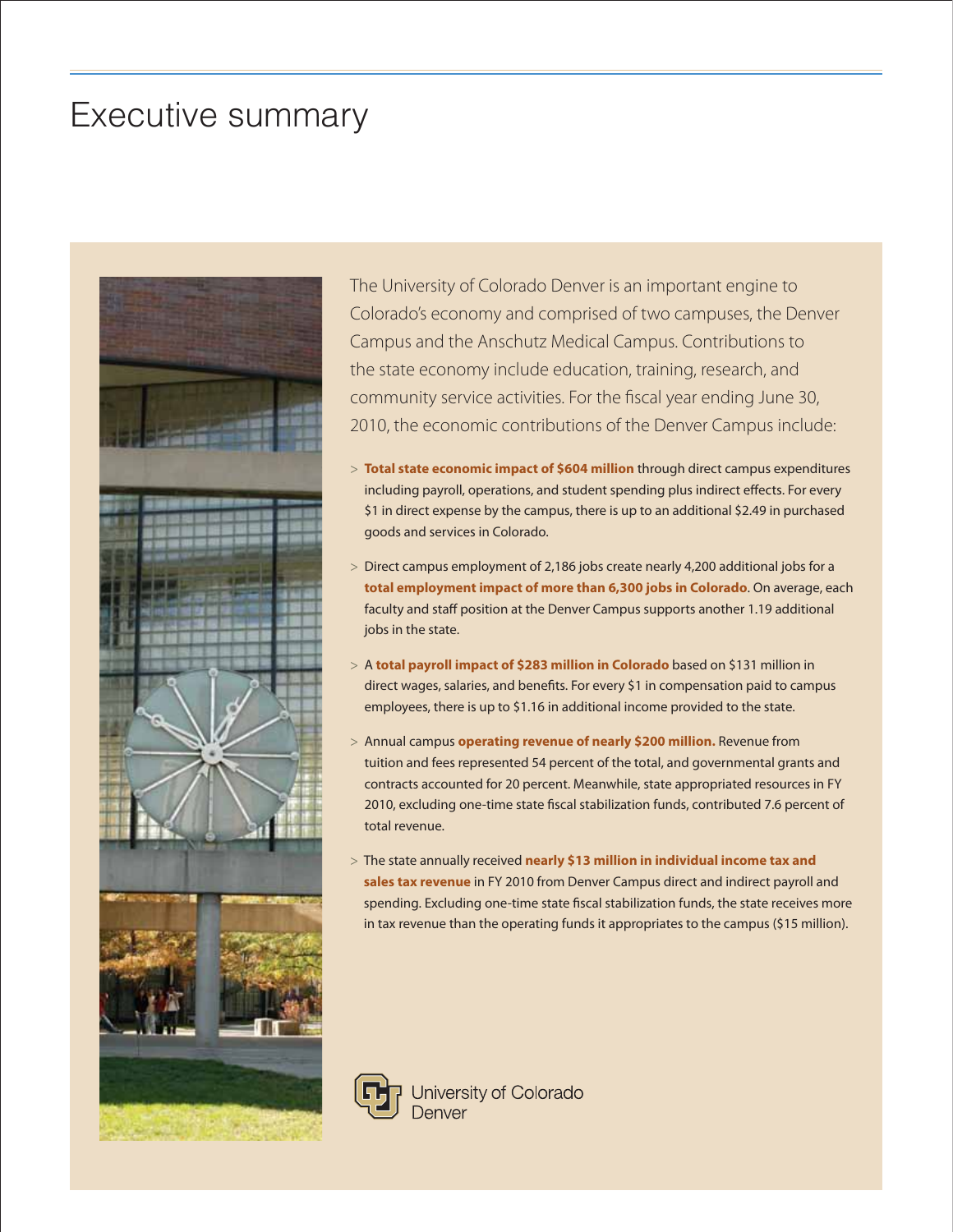# Introduction

**The University of Colorado Denver | Anschutz Medical Campus** is a Colorado educational and research institution, offering comprehensive undergraduate, graduate and professional programs for students on two campuses—the De **he University of Colorado Denver | Anschutz Medical Campus** is a Colorado educational and research institution, offering comprehensive undergraduate, graduate and professional programs for students on two campuses—the Denver Campus and the Anschutz Medical Campus in Aurora. The university is home to the community, covering subjects from entrepreneurship and education policy to medical and health concerns across the state. University faculty and researchers provide significant contributions to the national and global reputation for discovery and innovation characteristic of the University of Colorado.

This report estimates the economic contributions to the statewide economy by the Denver Campus. These contributions include jobs and income for Colorado residents, investments in human and physical capital, support for private sector businesses through purchases of goods and services, and tax revenue accruing to state and local governments. Based on the fiscal year ending June 30, 2010 (FY 2010), the report examines annual contributions associated with current operations such as payroll, campus expenditures, and student spending over and above tuition. This report also analyzes the impact of one-time and multi-year investments in current and planned facility construction.



**University faculty and researchers provide significant contributions to the national and global reputation for discovery and innovation characteristic of the University of Colorado.**

**denver campusJenver camin**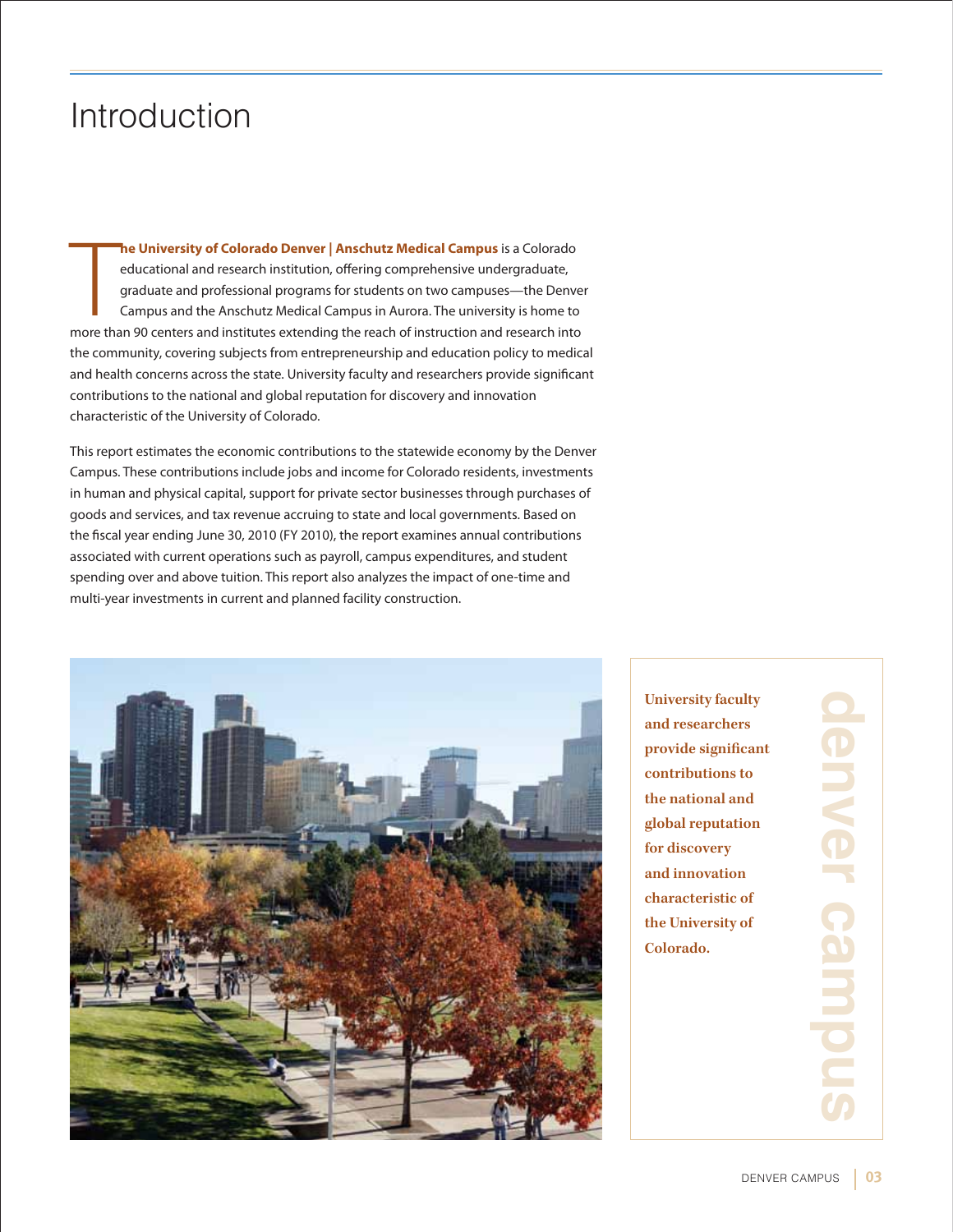# Campus profile

**104 ECONOMIC IMPACT** 

**five-minute walk from the heart of the civic, financial, and cultural districts of downtown Denver. This close proximity facilitates partnerships between the university and the city, enabling students to utilize the city as a learning laboratory.**

The Denver Campus includes facilities on the Auraria Higher Education Center in downtown Denver, which occupies 150 acres. The Denver Campus also includes three buildings occupied exclusively by the university on Lawrence Street, contiguous to Auraria. The campus is a five-minute walk from the heart of the civic, financial, and cultural districts of downtown Denver. This close proximity facilitates partnerships between the university and the city, enabling students to utilize the city as a learning laboratory.

The Denver Campus is home to eight schools and colleges and enrolls more graduate students than any other Colorado public institution of higher education. The wide range of academic programs for undergraduate and graduate students at the Denver Campus includes:

- > A **College of Architecture and Planning** that offers the only graduate programs in architecture in Colorado and is one of the country's largest colleges of architecture and related design and planning disciplines;
- > The first **College of Arts and Media** in Colorado featuring a state of the art digital animation studio program and a unique media forensics program;
	- > An internationally-recognized **Business School** with undergraduate and graduate programs that merge academic theory with actual business implementation for an advanced, integrated education;
		- > The largest graduate **School of Education and Human Development** in Colorado, serving students seeking degrees/licensure and offering many options for continuing education;
		- > A **College of Engineering and Applied Science** that, with a new bioengineering department, is bridging instruction and research with the Anschutz Medical Campus;
		- > A **College of Liberal Arts and Sciences** offering a wide spectrum of degrees in language arts, humanities, and the social and natural sciences, and recently bolstered its science careers program with a new undergraduate degree in public health; and
- > A **School of Public Affairs** that offers a unique graduate domestic violence prevention program and is one of two programs nationally to partner with the U.S. Office of Personnel Management to provide a master of public administration program for federal managers and senior executives.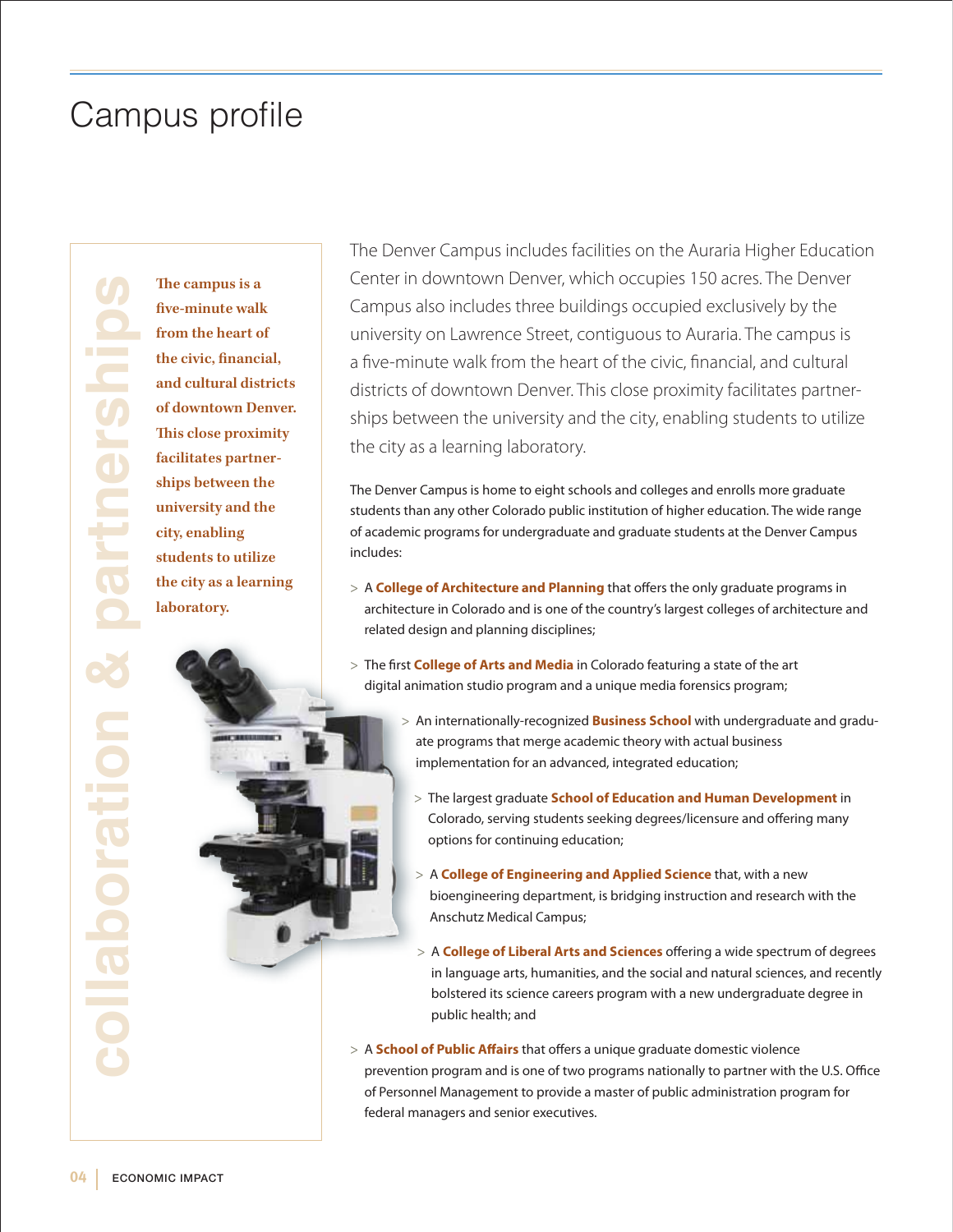### **Serving a Diverse Student Population**

As of the academic year 2009-10, the Denver Campus offered 92 degree programs and served more than 14,000 students—including full- and part-time students receiving education either in classrooms, online, or through extended studies or non-degree programs. The Denver Campus attracts mostly Colorado residents, primarily from the Denver metropolitan area. However, students come to the campus from a variety of countries and states, and enrollment includes 10 percent out-of-state residents and 5 percent international students. While the Denver Campus enrollment has grown, it has maintained a heterogeneous student body with respect to age, ethnicity, culture, and academic credentials.

Over the last five years, the number of full-time undergraduate students enrolled at the Denver Campus has increased each year and grown by 16 percent since fall 2005. Several student populations have increased from fall 2005 to fall 2009:

- > The number of undergraduates rose 23 percent while graduate enrollment increased 6 percent.
- > The number of first-time, full-time, degree-seeking undergraduates rose 36 percent.
- > The number of students reporting themselves as members of an ethnic minority increased 29 percent.
- > While the number of full-time students has grown over 20 percent, part-time students represented a significant portion of total student population (28 percent for undergraduates, 64 percent for graduates).
- > The proportion of Pell Grant recipients has risen from 22 percent to 25 percent.
- > The number of international students has grown 64 percent, with as many undergraduate as graduate international students at the campus.

Tables 1 illustrates the past five fall terms of Denver Campus undergraduate and graduate enrollment.

#### **Table 1. Fall Census Enrollment Snapshot**

|                               | <b>Fall 2005</b> |        | Fall 2006    Fall 2007 | <b>Fall 2008</b> | Fall 2009 |
|-------------------------------|------------------|--------|------------------------|------------------|-----------|
| Undergraduate                 | 7,491            | 7,872  | 8,188                  | 8,577            | 9,188     |
| Graduate                      | 4,579            | 4,453  | 4,538                  | 4,512            | 4,841     |
| <b>Subtotal</b>               | 12,070           | 12,325 | 12,726                 | 13,089           | 14,029    |
| Fall 2005 to Fall 2009 Growth |                  |        |                        |                  | 16%       |

As of fall 2009, the student body at the Denver Campus was 54 percent female and comprised of 65 percent undergraduate and 35 percent graduate students. Over 40 percent of students were part-time. In 2009, students of color comprised 29 percent of undergraduate students and 13 percent of graduate students at the Denver Campus.



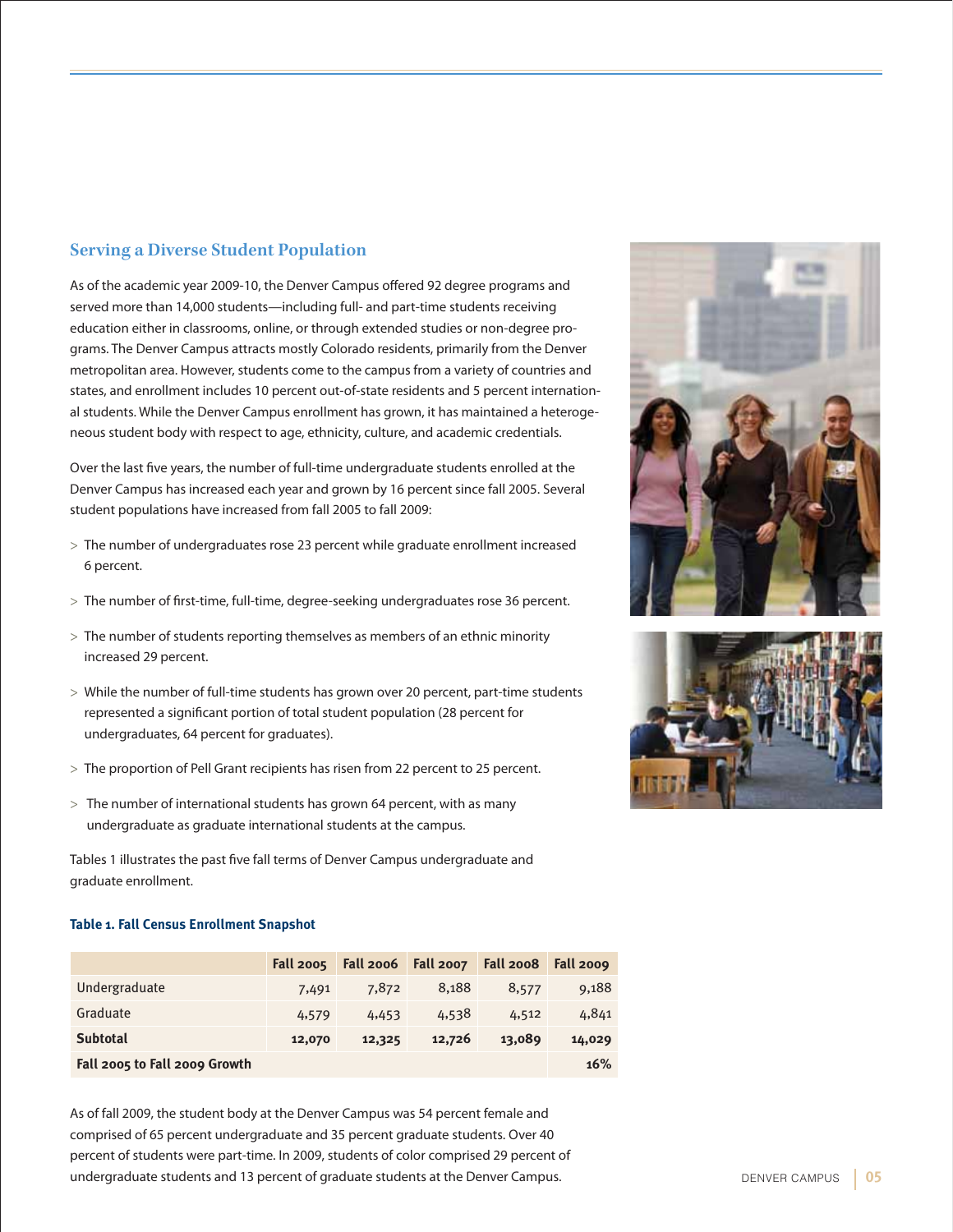# Supporting the state workforce



**The campus is responsible for over a quarter of the master's level degrees conferred among the state public research institutions.**

Denver Campus graduates are responsible for meeting a significant portion of the state's workforce needs.

In FY 2010, the Denver Campus conferred a total of 3,274 degrees, including 1,643 bachelor's degrees and 1,631 graduate degrees, providing more master's degrees than any other public institution of higher education in the state. The campus is responsible for over a quarter of the master's level degrees conferred among the state public research institutions. The table below shows the recent history of degrees conferred.

#### **Table 2. History of Degrees Awarded<sup>1</sup>**

| Year                                                              | <b>Bachelor's</b> | Master's/<br>Post MA<br><b>Specialists</b> | <b>Doctoral</b> | <b>Total</b> |
|-------------------------------------------------------------------|-------------------|--------------------------------------------|-----------------|--------------|
| FY 2005                                                           | 1,352             | 1,673                                      | 21              | 3,046        |
| $FY$ 2006                                                         | 1,356             | 1,786                                      | 30              | 3,172        |
| FY 2007                                                           | 1,402             | 1,575                                      | 34              | 3,011        |
| <b>FY 2008</b>                                                    | 1,480             | 1,490                                      | 30              | 3,000        |
| FY 2009                                                           | 1,497             | 1,553                                      | 38              | 3,088        |
| FY 2010                                                           | 1,643             | 1,606                                      | 25              | 3,274        |
| FY 2010 as a Percent of All<br><b>State Research Institutions</b> | 10.6%             | 28.2%                                      | 1.6%            | 14.5%        |

The Colorado Department of Labor and Employment projects a 6.7 percent increase in the state demand for selected occupations in the next ten years. The need for these selected occupations is amplified by the need to replace an aging workforce as more than twothirds of job openings are anticipated due to retirement. The combined impact of openings due to occupational growth and replacement create a need nearly 5,600 jobs each year for the next ten years. The table below illustrates the estimated growth and need of selected occupations aligned with Denver Campus academic programs from 2009 to 2019.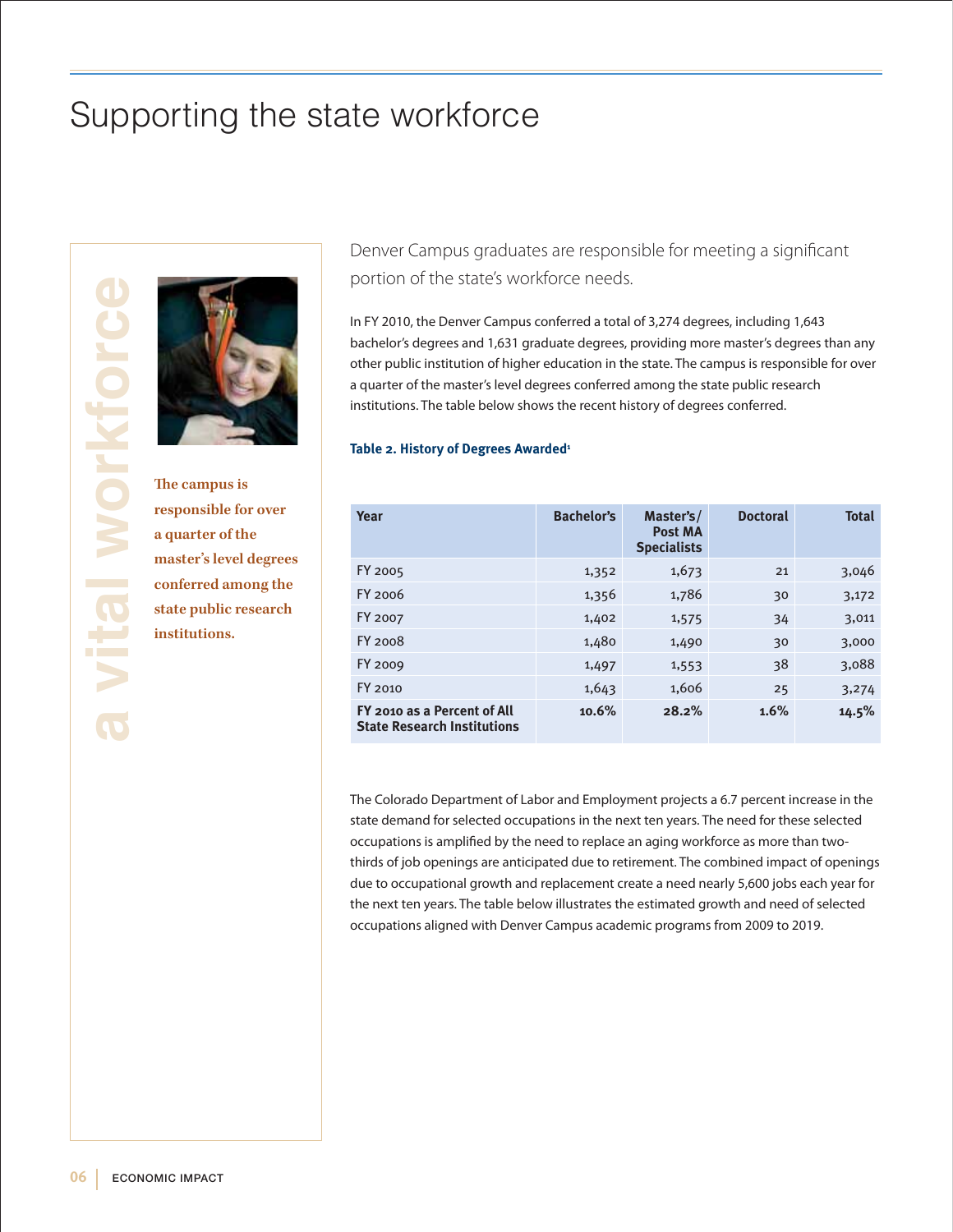#### **Table 3. Occupational Employment Projections, 2009 - 20192**

| <b>Occupation Detail</b>                             | 2009 Estimated<br><b>Employment</b> | 2019 Estimated<br><b>Employment</b> | <b>Total Percent</b><br>Change | <b>Annual Average</b><br><b>Openings due to</b><br>Growth | <b>Annual Openings</b><br>due to Growth and<br><b>Replacement</b> |
|------------------------------------------------------|-------------------------------------|-------------------------------------|--------------------------------|-----------------------------------------------------------|-------------------------------------------------------------------|
| Architects/Urban<br><b>Planners</b>                  | 5,689                               | 6,044                               | 6.2%                           | 44                                                        | 161                                                               |
| Art and Design/<br><b>Performance Arts</b>           | 7,756                               | 8,083                               | 4.2%                           | 43                                                        | 252                                                               |
| Engineers                                            | 38,237                              | 38,658                              | 1.1%                           | 175                                                       | 1,079                                                             |
| Financial/Accounting<br><b>Specialists</b>           | 57,659                              | 62,346                              | 8.1%                           | 523                                                       | 1,490                                                             |
| Physical/Biological<br><b>Scientists</b>             | 8,783                               | 9,542                               | 8.6%                           | 79                                                        | 300                                                               |
| <b>Social Scientists</b>                             | 7,906                               | 8,743                               | 10.6%                          | 70                                                        | 192                                                               |
| K-12 School Teachers,<br>including special education | 67,538                              | 73,135                              | 8.3%                           | 566                                                       | 2,125                                                             |
| <b>Subtotal, Selected</b><br><b>Occupations</b>      | 193,568                             | 206,551                             | 6.7%                           | 1,500                                                     | 5,599                                                             |

The projected workforce need in Colorado illustrates the importance of the Denver Campus, and many graduates remain in Colorado—73 percent of alumni live in Colorado and contribute further to the educated work force that helps to fuel the economy and enhance the quality of life of the state.

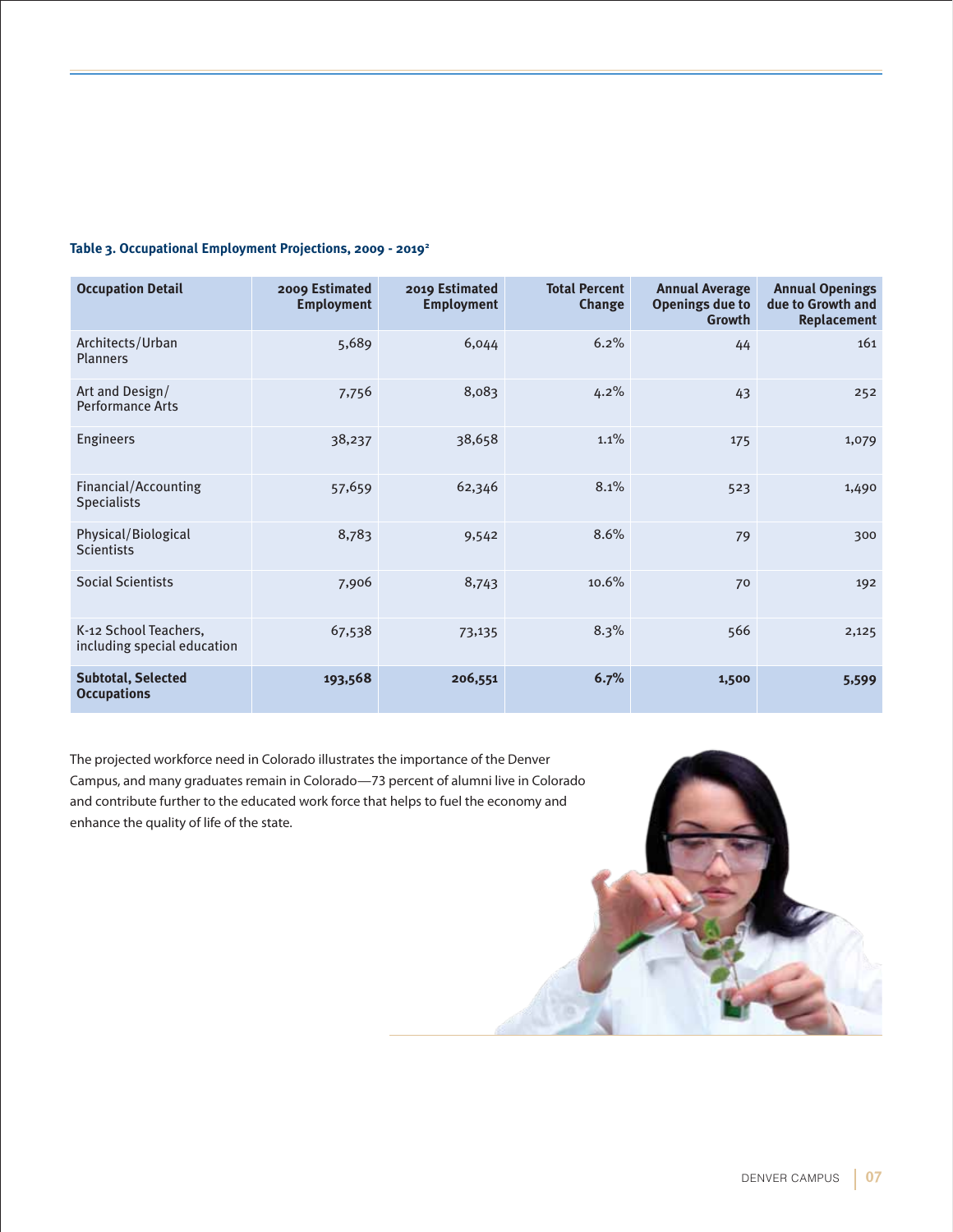# Revenue

**\$200 millionThe Denver Campus** 

**is clearly a major economic enterprise in the state, with annual revenues of nearly \$200 million.** 



Revenue provides an overview of campus operations and also illustrates the diverse set of resources required to successfully operate an academic research institution.

As measured by revenue, the Denver Campus is clearly a major economic enterprise in the state, with annual revenues of nearly \$200 million. State appropriated resources provide nearly 17 percent of the campus revenue. Excluding the one-time state fiscal stabilization funds, the state provided a base funding of \$15 million or 7.6 percent of total operating revenue in FY 2010. State appropriated resources excluded state funding for capital projects, including the Auraria science building, as these funds were not received by the campus.

**Amount Percent**

#### **Table 4. Denver Campus, FY 2010 Revenue3**

|                                                         | Allioulil   | reiceill  |
|---------------------------------------------------------|-------------|-----------|
| <b>Non-State Appropriated Resources</b>                 |             | 83.3%     |
| <b>Student Tuition and Fees, including Scholarships</b> | 106,587,668 | 53.9%     |
| <b>Governmental Grants and Contracts</b>                | 40,386,069  | 20.4%     |
| <b>Other Revenues</b>                                   | 9,291,222   | 4.7%      |
| Gifts, Bequests, etc.                                   | 3,780,562   | 1.9%      |
| <b>Sales of Educational Services</b>                    | 2,505,816   | 1.3%      |
| Nongovernmental Grants & Contracts                      | 1,651,746   | 0.8%      |
| <b>Auxiliary Enterprises, Net</b>                       | 593,890     | 0.3%      |
|                                                         |             |           |
| <b>State Appropriated Resources</b>                     |             | 16.7%     |
| One-time State Fiscal Stabilization                     | 18,080,483  | 9.1%      |
| <b>State Fee-for-Service Contracts</b>                  | 5,758,437   | 2.9%      |
| <b>State College Opportunity Fund Stipend</b>           | 9,192,519   | 4.7%      |
|                                                         |             |           |
| <b>Campus Revenue</b>                                   | 197,828,412 | $100.0\%$ |

Compared with Colorado businesses, this revenue places the campus among the top publicly-traded companies based on 2009 sales.4 Note that this is based on companies that have headquarters, not just a presence, in Colorado.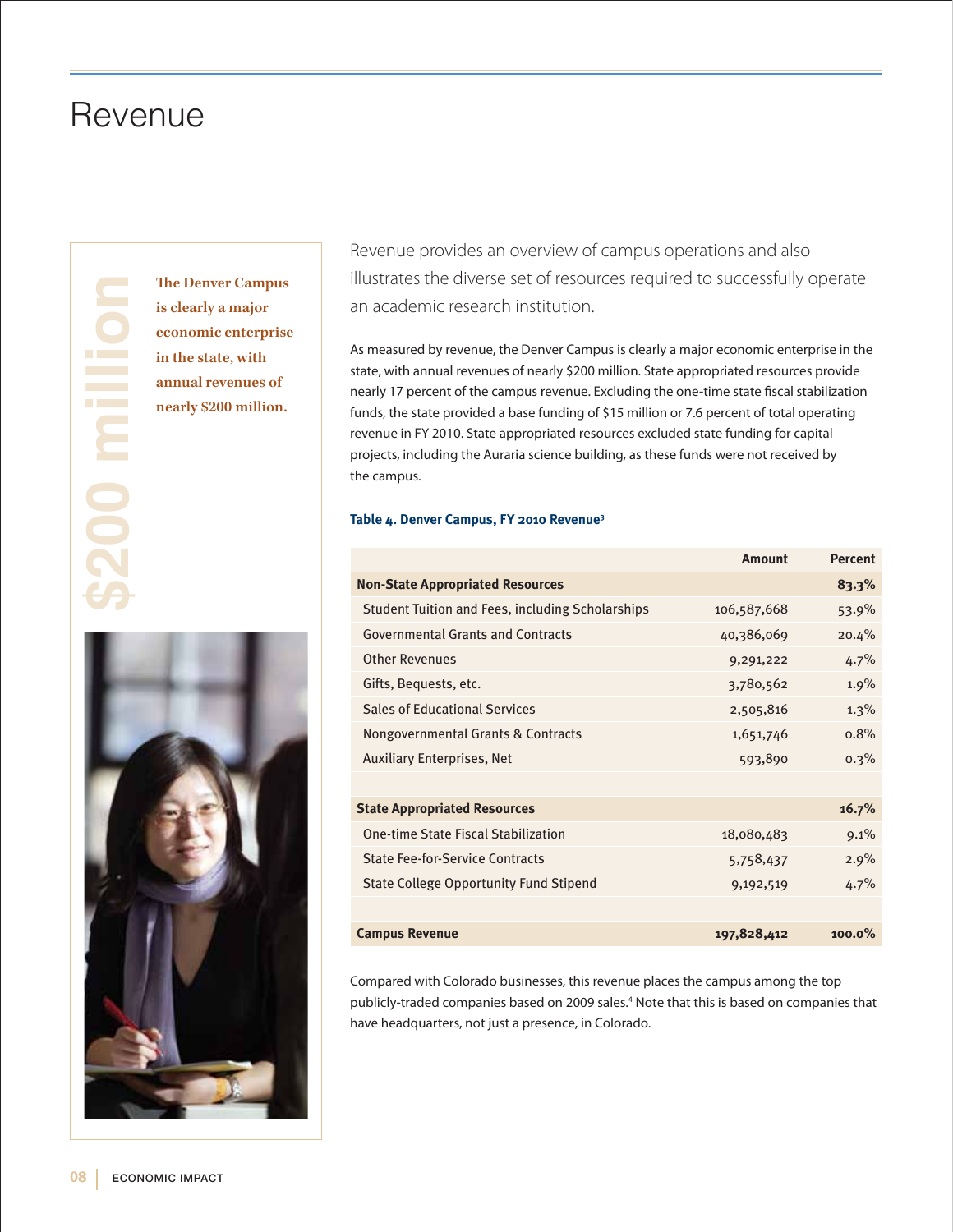| 2010 Rank | <b>Name</b>                      | 2009 Sales (000) | <b>Industry</b>                     |
|-----------|----------------------------------|------------------|-------------------------------------|
| 45        | Venoco Inc.                      | 272,196          | Oil and gas exploration/production  |
| 46        | Penford Corp.                    | 255,556          | Grain mill products                 |
| 47        | <b>DCT Industrial Trust Inc.</b> | 244,006          | <b>Financial services</b>           |
|           | <b>Denver Campus</b>             | 197,828          |                                     |
| 48        | Advanced Energy Industries Inc.  | 186,395          | <b>Manufacturing</b>                |
| 49        | Delta Petroleum                  | 182,442          | Oil and gas development /production |
| 50        | <b>Dynamic Materials Corp.</b>   | 164,898          | Metal heat-treating                 |
| 51        | CoBiz Financial Inc.             | 157,077          | Bank holding company                |

#### **Table 5. Denver Campus Revenue Comparison to Colorado Public Companies**

For every \$1 appropriated by the state in FY 2010, another \$5 in revenue comes to the Denver Campus from other sources. But it is not accurate to conclude the campus does not rely on state funds. In fact, the opposite is true—state funding represents the financial foundation of the campus. State funding is critical for campus operations, such as building maintenance, utilities and academic support, and helps keep tuition affordable for Colorado residents.

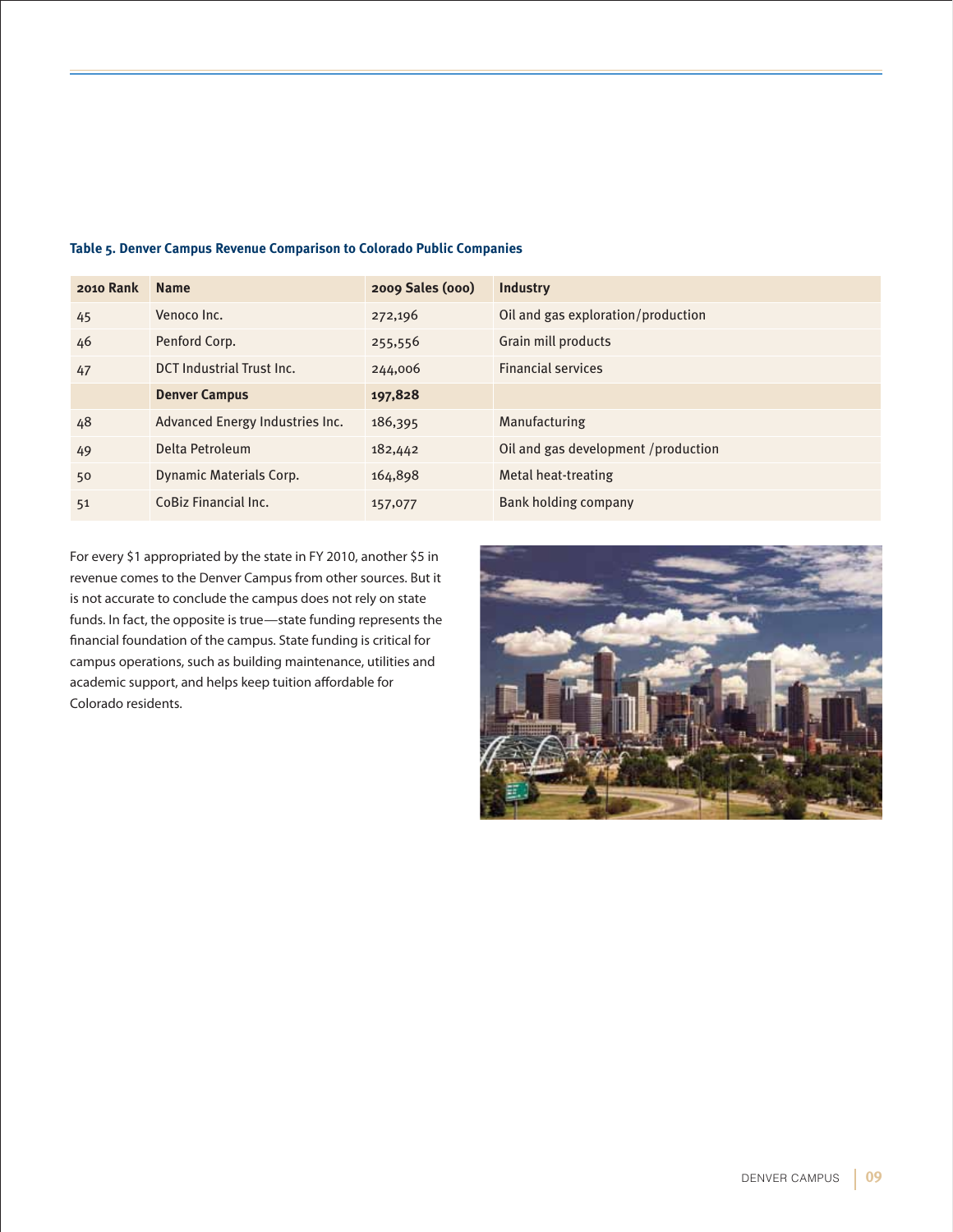# **Expenditures**



Every job at the campus indirect creates almost<br>two additional journal in the state. **campus indirectly creates almost two additional jobs in the state.**

Expenditures, including payroll and campus operations, provide the basis for campus direct and indirect economic impacts in the state. The Denver Campus annually contributes up to \$603 million in total economic activity throughout Colorado.

#### **Table 6. Campus Economic Impacts and Multipliers**

|                  | <b>Direct Input</b> | <b>Economic Impact Range</b><br>High<br>Low |             | Low  | <b>Multiplier Range</b><br>High |
|------------------|---------------------|---------------------------------------------|-------------|------|---------------------------------|
| <b>Employees</b> | 2.186               | 6,019                                       | 6,344       | 2.75 | 2.90                            |
| Labor income     | 131,002,800         | 266,844,600                                 | 283,018,000 | 2.04 | 2.16                            |
| Total output     | 172,871,900         | 417,649,500                                 | 603,467,700 | 2.42 | 3.49                            |

Denver Campus expenses totaled over \$172 million in FY 2010 including payroll and operations. In addition to payroll and benefits, the campus reported operating expenditures of \$41.9 million, or 24 percent of all expenses, for goods and outside services. The economic impact analysis concludes that each \$1 in campus expense generates between \$1.42 and \$2.49 in additional economic activity to Colorado. The direct and indirect spending supports between \$417 million and \$603 million within the state.

### **Jobs**

The Denver Campus not only plays an important role in educating the state workforce, but it also provides the state with thousands of direct and indirect jobs. The Denver Campus employed 2,186 individuals including faculty, staff, and student workers as of June 2010. Campus employment was comparable with some of the top private employers in the metropolitan Denver area.

#### **Table 7. Comparison of Employees with Metropolitan Denver Companies5**

| <b>Rank Among</b><br><b>Private Employers</b> | Company                             | <b>Employees</b> | <b>Industry</b>                        |
|-----------------------------------------------|-------------------------------------|------------------|----------------------------------------|
| 22                                            | FedFx                               | 2,300            | <b>Shipping &amp; Freight Services</b> |
| 22                                            | <b>Sprint Nextel</b><br>Corporation | 2,300            | <b>Cellular &amp; Wireless Phones</b>  |
| 24                                            | Raytheon                            | 2,200            | Aerospace Systems & Software           |
|                                               | <b>Denver Campus</b>                | 2,186            |                                        |

The campus employment supports between 6,019 and 6,344 direct and indirect jobs throughout the state. Every job at the campus indirectly creates almost two additional jobs in the state.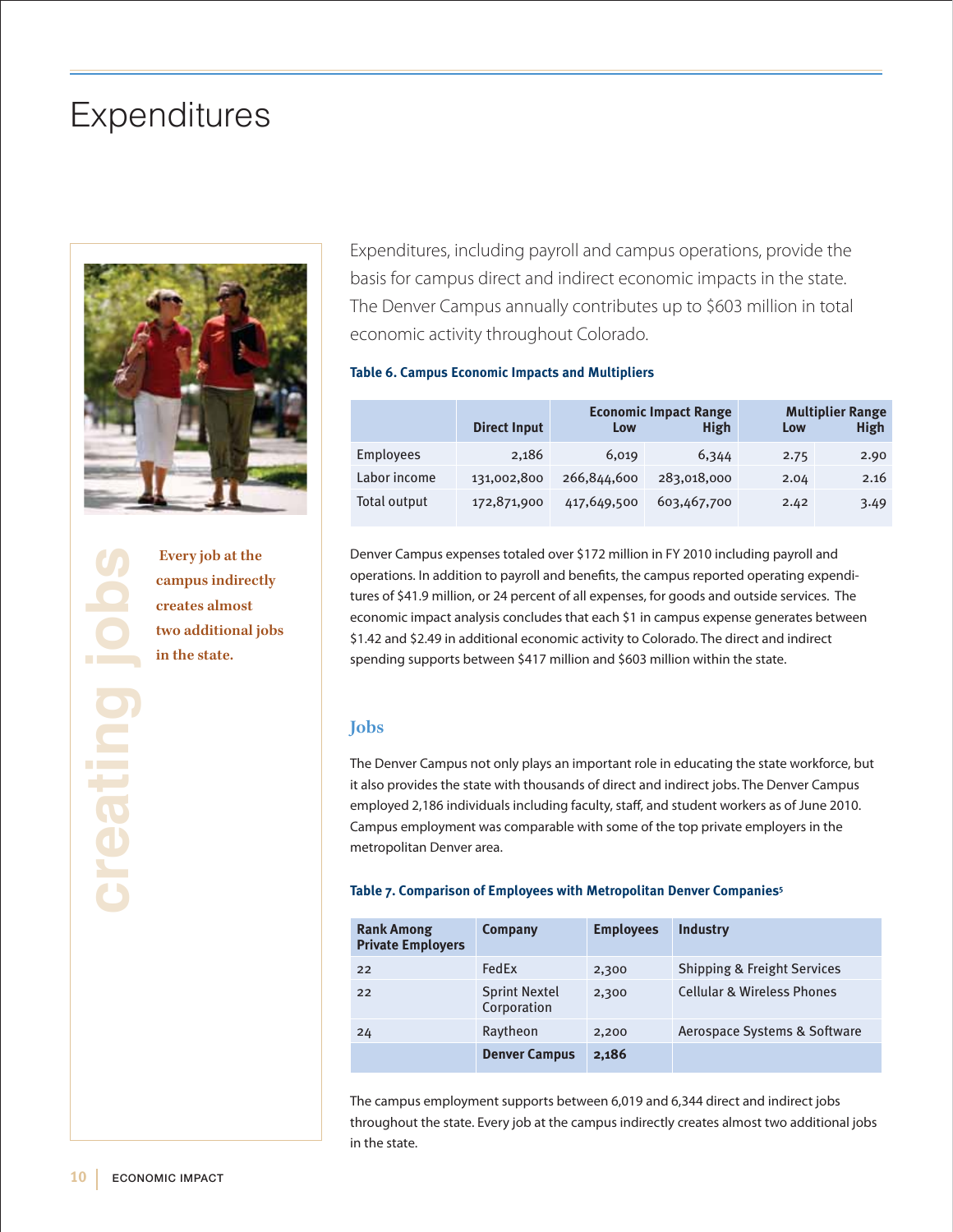### **Payroll**

The Denver Campus direct payroll of \$131 million, along with the corresponding share of student consumer spending, generates up to another \$152 million in additional wages, salaries and other labor income in Colorado. The direct and indirect payroll supports up to \$283 million in labor income within the state—an average of \$44,500 per job. This is more than 10 percent higher than the median annual earnings for full-time workers in the nation.

Because the Denver Campus is responsible for producing more master's degrees than any public institution of higher education in the state, Denver Campus graduates contribute significantly more to the Colorado economy because of the higher average salaries of degree earners. In 2009, the average annual earnings of a worker with a master's degree exceeded \$65,000, 62 percent higher than the average worker. As earnings increase with educational attainment, unemployment rate decreases. The table below illustrates the average annual salaries and unemployment rates by education attainment for persons 25 years of age and older.

| <b>Education Level</b><br><b>Attained</b> | <b>Median Annual</b><br><b>Earnings</b> | <b>Unemployment</b><br>Rate |
|-------------------------------------------|-----------------------------------------|-----------------------------|
| Doctoral degree                           | \$79,664                                | 2.5%                        |
| Professional degree                       | \$79,508                                | 2.3%                        |
| Master's degree                           | \$65,364                                | 3.9%                        |
| Bachelor's degree                         | \$53,300                                | 5.2%                        |
| <b>U.S. Average, all workers</b>          | \$40,248                                | 7.9%                        |
| Associate degree                          | \$39,572                                | 6.8%                        |
| Some college, no degree                   | \$36,348                                | 8.6%                        |
| High-school graduate                      | \$32,552                                | 9.7%                        |
| Less than a high school<br>diploma        | \$23,608                                | 14.6%                       |

#### **Table 8. Annual Average Salaries by Education Attainment, 20096**

### **Student spending**

Student spending is not reflected in Denver Campus expenses. However, there is a significant expense attributable to those enrolled in the academic programs at the campus. In addition to tuition, Denver Campus students spent an estimated \$175 million in FY 2010 for rent, food, entertainment, books, transportation, utilities and other goods and services. This consumer spending was treated as a direct input for purposes of an economic impact estimate and was included in the total economic contribution of the campus.

**Because the Denver Campus is responsible for producing more master's degrees than any public institution of higher education in the state, Denver Campus graduates contribute significantly more to the Colorado economy because of the higher average salaries of degree earners.**



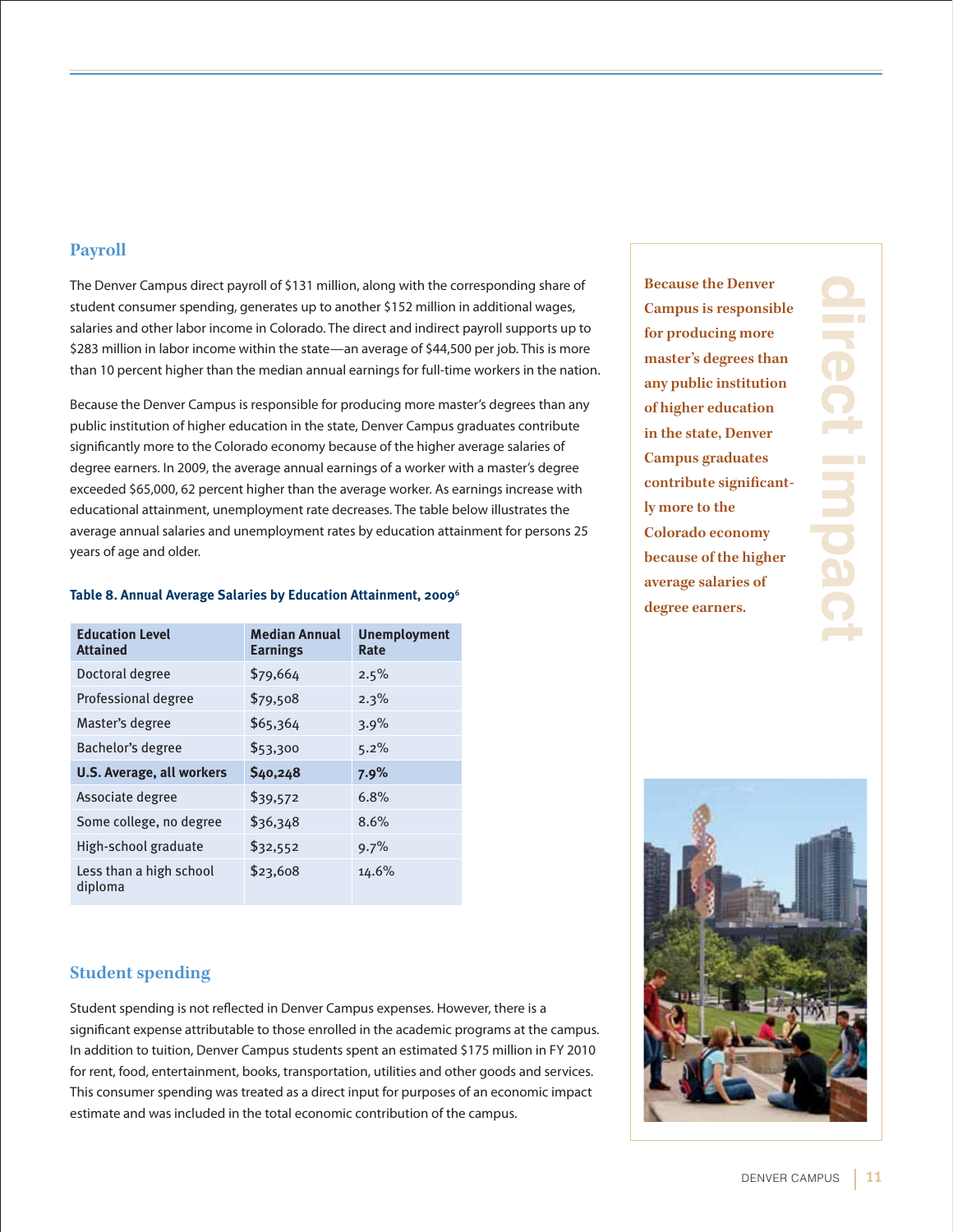

### **Auraria Campus Impact**

The schools and colleges of the Denver Campus are conveniently located on the shared Auraria Campus with the Community College of Denver and Metropolitan State College of Denver. While not included in this FY 2010 study, the spending by these adjacent institutions supplements the economic impact by the Denver Campus. Based on a FY 2009 Auraria Campus study and assuming a similar multiplier from this study, the Auraria institutions including the University of Colorado Denver had a combined impact of:

- > Expenses of \$339 million for a total economic impact of nearly \$1.2 billion in the state;
- > Employment of 4,050 for a total employment impact of 11,745 in the state; and
- > Payroll of more than \$216.3 million for a total state personal income impact of more than \$467 million.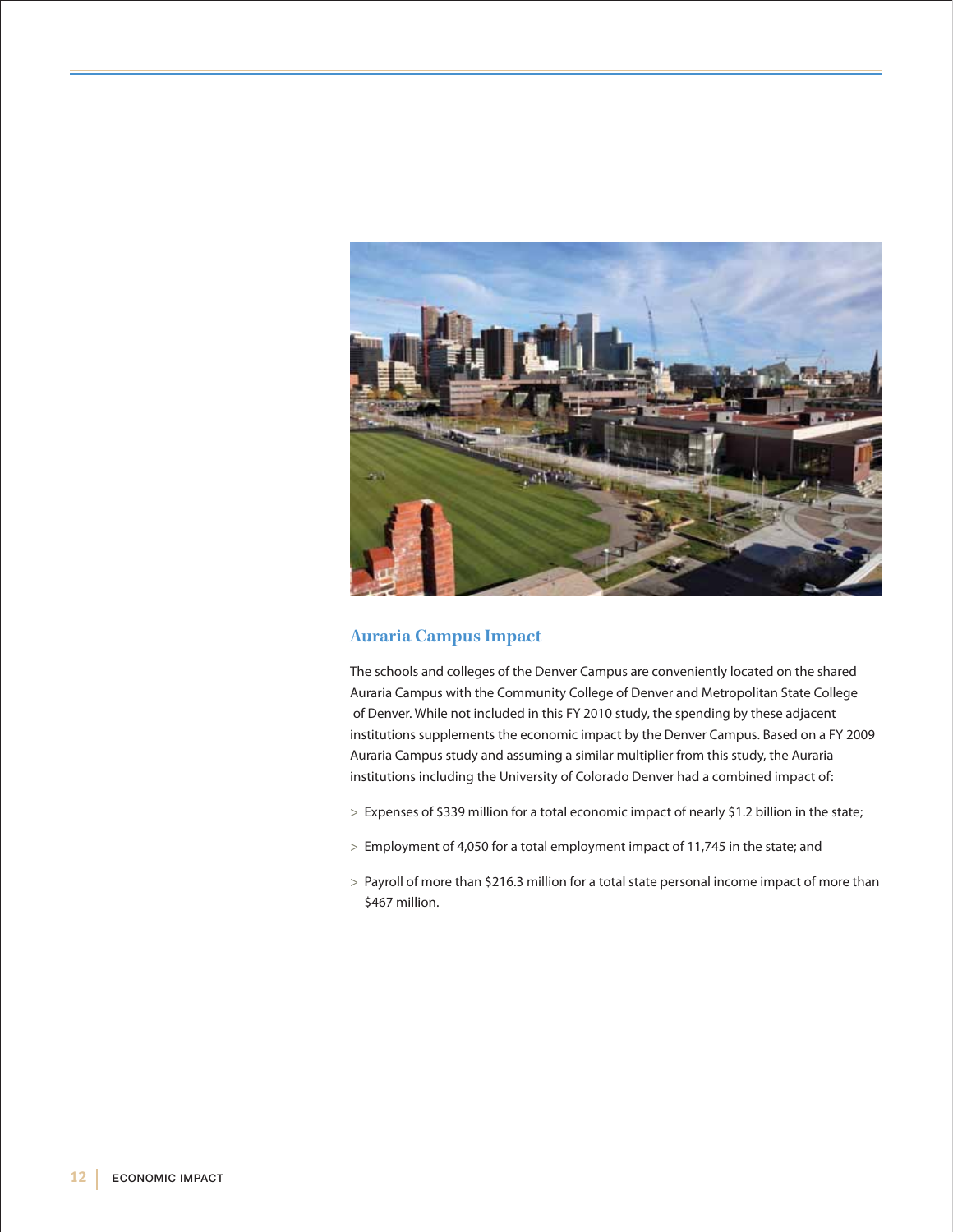# The Campus

The Auraria Campus was initially designed to accommodate up to 15,000 students, but today serves at least three times that number. Although the recently completed Science Building has provided some additional space, the rate of construction and renovation has not kept pace with the growth in the student population, leading to a current shortage of classrooms, laboratories, and office space.

In light of the current economic climate, it is unlikely there will be state funding available for the construction of new buildings at the Auraria Campus in the near future. Therefore each of the three institutions is cooperating to enable each to construct new buildings that serve the educational needs of only their institution. The Denver Campus is developing a program plan for an academic building adjacent to the North Classroom building on the Auraria Campus.

The growth in the number of academic programs and students at the Denver Campus has been enabled in part by the acquisition of three buildings adjacent to the Auraria Campus. These buildings currently house most of the Business School, the College of Architecture and Planning, the School of Education and Human Development, the School of Public Affairs, and several programs in the College of Arts and Media and the College of Liberal Arts and Sciences. This has established an "education corridor" for the campus into downtown Denver that has enhanced not only the visibility of the university, but also the experiential learning opportunities for students.

This has established an "education corridor" for the campus into downtown Denver that has enhanced not only the visibility of the university, but also the experiential learning opportunities for students.

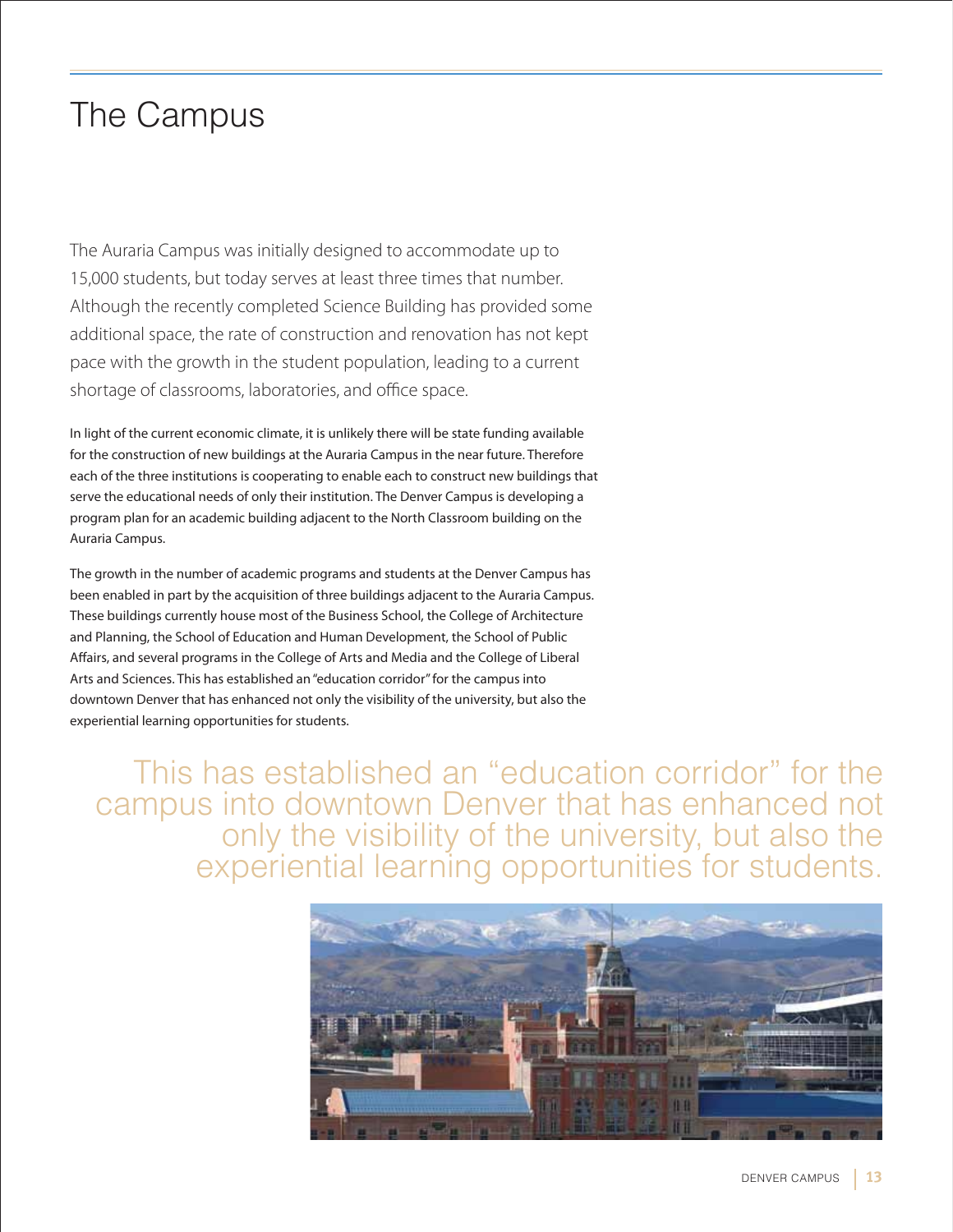

### **Planned Construction Impact**

In addition to ongoing, annual contributions to the economy, additional stimulus is provided by periodic construction of new facilities. Currently, there are two significant facility projects at the Denver Campus:

- > The renovation of the new Business School at 1475 Lawrence Street at a total cost of \$25.7 million, with the first phase at a total cost of \$9.1 million; and
- > The Denver Campus contribution to the recently completed Auraria science building at a total contribution of \$10.3 million.

Using the methodology as the annual operation impacts described above, it is estimated these construction projects will provide up to 430 additional jobs and \$24.6 million in payroll to Colorado residents. This supports \$64.1 million in additional economic activity.<sup>7</sup>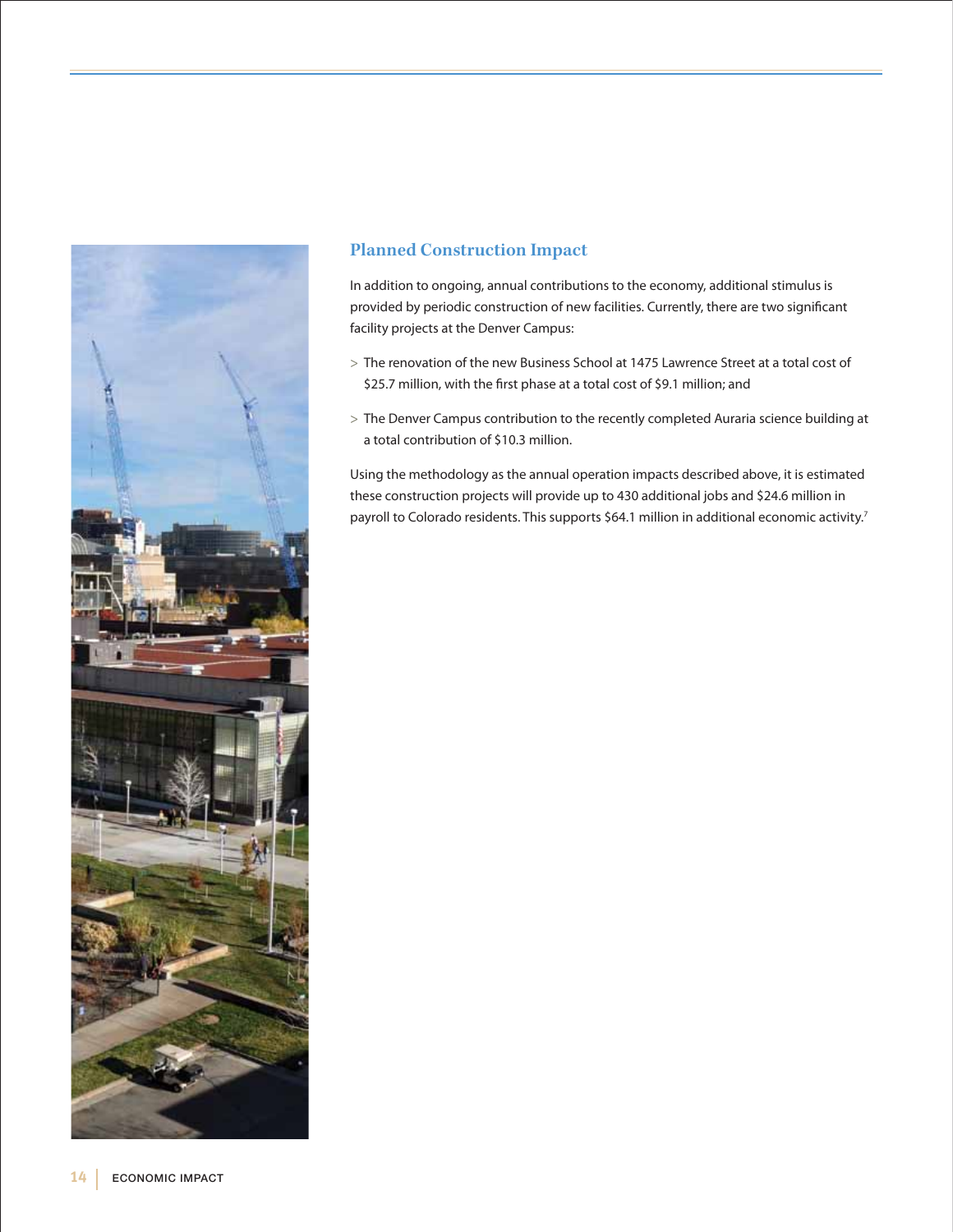# Tax Revenue

Included in the total economic activity is nearly \$13 million in state taxes—up to \$6.9 million in individual income taxes and nearly \$5.7 million in sales tax, including both the direct payments by university employees and students, and the indirect multiplier effects.

Other tax revenues were recognized in the total economic impact, such as business income tax, vehicle registration, and licensing fees that are not highlighted in this section.

Compared with the state appropriated resources of \$33 million in FY 2010, the state received as much as 38 percent back in estimated income and sales tax revenue. Excluding the one-time state fiscal stabilization funds, the state received nearly as much in tax revenue as the funds it appropriated to the campus in FY 2010. State funding of \$15 million returned up \$12.6 million, or 84 percent, back to the state in tax revenue.

#### **Table 9. Estimated State Income and Sales Tax Receipts**

|                                     | <b>Direct</b> | <b>Low Impact</b> | <b>High Impact</b> |
|-------------------------------------|---------------|-------------------|--------------------|
| <b>Individual Income Tax</b>        |               |                   |                    |
| Direct by Employees                 | \$3,202,900   |                   |                    |
| Indirect through Multiplier         |               | \$3,331,000       | \$3,715,300        |
| Subtotal                            |               | \$6,533,900       | \$6,918,200        |
| <b>Sales Tax</b>                    |               |                   |                    |
| Direct by Employees and<br>Students | \$3,346,300   |                   |                    |
| Indirect through Multiplier         |               | \$2,097,600       | \$2,356,300        |
| Subtotal                            |               | \$5,443,900       | \$5,654,900        |
| <b>Total State Tax Revenue</b>      | \$6,549,200   | \$11,977,800      | \$12,573,100       |

**Compared with the state appropriated resources of \$33 million in FY 2010, the state received as much as 38 percent back in estimated income and sales tax revenue.** 



**tax impact**

**REDD** 

and the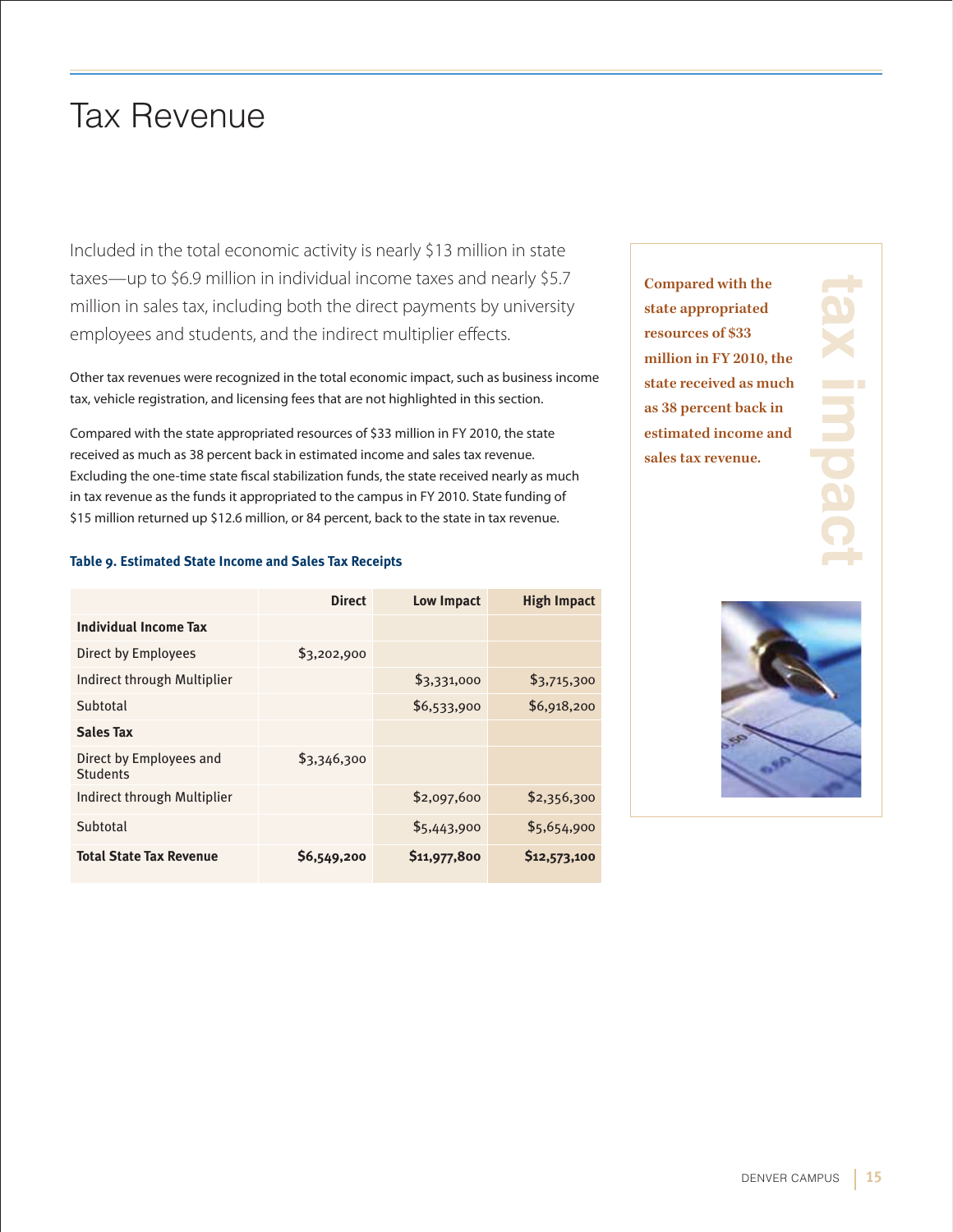# Other Contributions

The Denver Campus schools and colleges offer a broad array of initiatives that amplify and expand the economic contributions outlined above. These programs enrich the health and overall quality of life for Colorado residents and beyond. While some of the economic impact of these activities is incorporated in the payroll and operating expenditures, it is important to recognize the contribution of these enterprises upon research, public service, community outreach, and issue advocacy.

### **Students in the Community**



**The Denver Campus Experiential Learning Center** works with students, faculty, employers and community partners to provide quality experiential learning opportunities that enhance academic learning, integrate theory and practice, and promote professional development and active citizenship. The center has a relationship with approximately 160 nonprofit organizations in Denver and the surrounding area and sponsors 34 volunteer programs. The center estimates students spent nearly 4,000 hours in 2010 in Denver community service learning projects.

In coordination with the AmeriCorps UCAN Serve program, Denver Campus students are required to complete a certain number of unpaid volunteer hours with a nonprofit organization in the community in order to receive a scholarship. AmeriCorps students provided nearly 25,000 hours in service to the Denver metropolitan community.<sup>8</sup>

# AmeriCorps students provided nearly 25,000 hours in service to the Denver metropolitan community.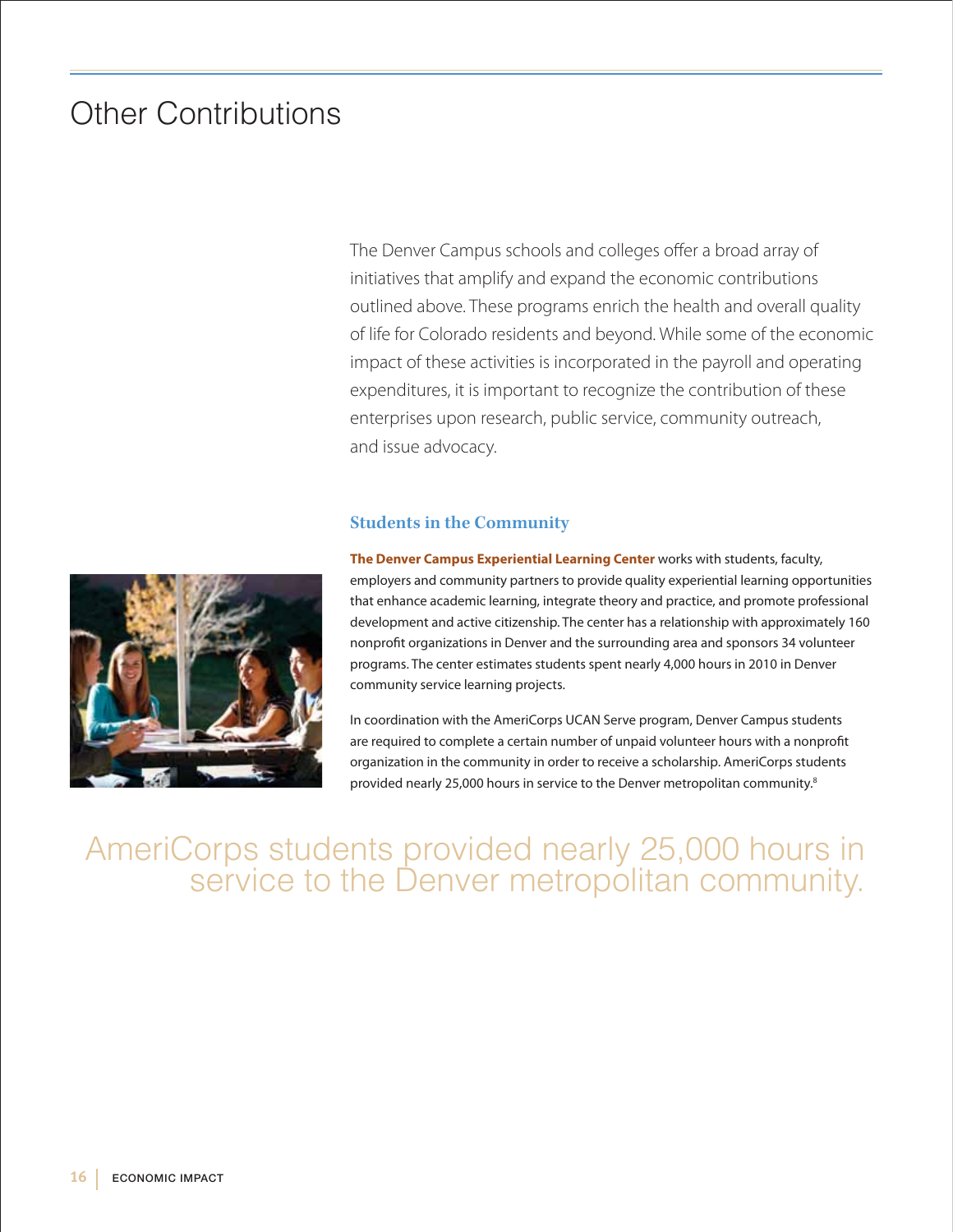### **College Pipeline Programs**

The Denver Campus pre-collegiate initiative includes several unique academic outreach programs to prepare first-generation college-bound students for higher education. The goals of these programs are to provide educational access, early outreach, academic guidance and retention, and ultimately, graduation from an institution of higher education. Below are a few examples of these programs.

> **Pre-collegiate programs for middle school and high school students,** with a

particular high school program focused on health careers preparation. These enrichment programs are designed to adequately prepare first-generation college-bound students in grades 7 and 8 or grades 9 through 12 to enroll in a college preparatory curriculum and successfully complete their secondary school career in a timely fashion with the necessary skills to successfully enter and graduate from a college or university of their choice. During the academic year, students are provided with relevant Saturday Academies in areas such as: the College Access Process, Basic Study Skills Mastery, Career Exploration, and Student Communication Workshops. During the summer, students are provided with either a two-week (sophomores) or five-week (juniors) intensive Summer Academic Program.

- > The **Scholars Program** is an early college enrollment program for high achieving firstgeneration college-bound students. The program allows students to begin their college studies by taking one course on the Denver Campus during the fall and spring semesters of their senior year. The credits earned in the courses can be applied toward a bachelor's degree at the University of Colorado Denver or at another higher education institution of the student's choice. Prior to and during their enrollment, scholars engage in orientation, admissions, financial aid seminars, and other workshops. Some workshops request the presence of a parent or guardian. These workshops are designed to prepare students for full-time college study. Assistance with course selection, educational planning, and tutoring is provided to students.
- > The **CU Succeed Silver and Gold programs** are a partnership between the Denver Campus and Colorado high schools. The programs provide high school juniors and seniors the opportunity to enhance their academic skills while experiencing the rigor of college course work at their high school campuses. The programs offer Denver Campus lower-division courses that students may take for dual credit during regularly scheduled periods throughout the school day.
- > The **Denver Transfer Initiative** is a cooperative project between the Community College of Denver and the Denver Campus to increase the graduation rate and completion of baccalaureate degrees for traditionally underserved populations, specifically firstgeneration, low-income and Hispanic/Latino heritage. The project is designed to provide assistance and support to students throughout their coursework and educational career while attending their first two years at the community college, through the transfer process, and completing their last two years of coursework at the University of Colorado.



**The goals of these programs are to provide educational access, early outreach, academic guidance and retention, and ultimately, graduation from an institution of higher education.** 

**preparing graduates**and the and a **PO** DO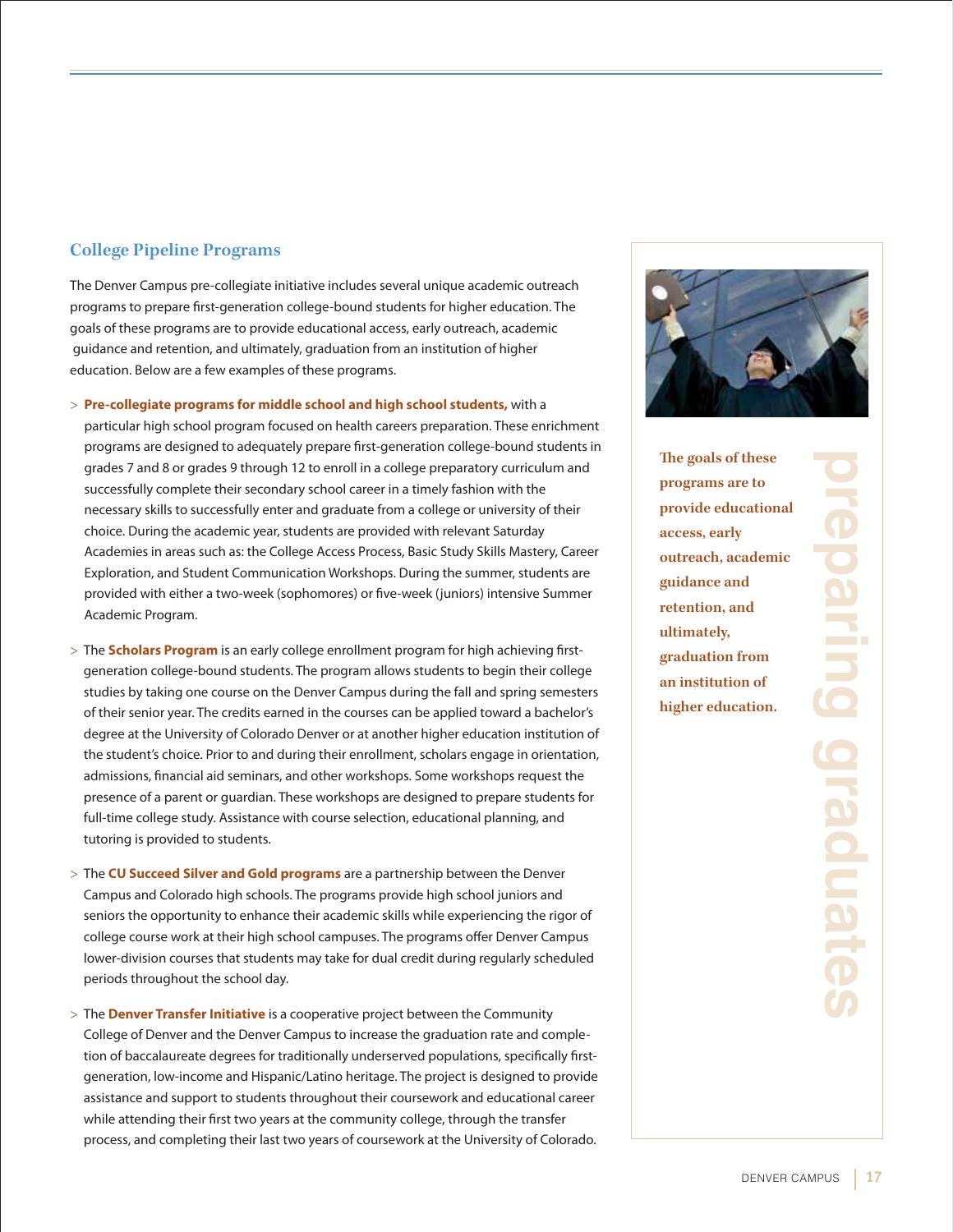# Centers and Institutes

The Bard Center<br>
has helped launc<br>
23 new businesse<br>
13 of which are st<br>
in business and<br>
collectively empl<br>
several hundred<br>
ployees while ger<br>
erating millions<br>
dollars in sales th<br>
contribute to the<br>
Colorado econor **has helped launch 23 new businesses, 13 of which are still in business and collectively employ several hundred employees while generating millions of dollars in sales that contribute to the Colorado economy.**



The Denver Campus has more than 40 centers and institutes providing research, public service, professional development, outreach, and advocacy. While the expenses associated with these units were incorporated into the economic impact, the following centers and institutes illustrate the contributions to the Colorado, national, and global communities:

The **Bard Center for Entrepreneurship** at the Business School contributes to the growth and robustness of Colorado's economy by supporting new ventures and small business expansion. The Bard Center hosts an annual Business Plan Competition to encourage the creation of new businesses that benefit Colorado. More than 400 graduate students are enrolled in courses focused on entrepreneurship. The Bard Center has helped launch 23 new businesses, 13 of which are still in business and collectively employ several hundred employees while generating millions of dollars in sales that contribute to the Colorado economy. Six companies started by alumni are presently operating in the on-site incubator that fosters the development of many new companies. The Bard Center also manages the Rutt Bridges Venture Capital Fund which provides seed capital for proposed projects.

The **Buechner Institute for Governance** was established in the School of Public Affairs to provide facilitation, strategic planning, and conflict resolution services to a range of state agencies, local government, and nonprofit organizations to enhance decision making in Colorado. Within the Buechner Institute two centers—the **Center for Education Policy Analysis and the Center on Reinventing Public Education**—focus on research and analysis of the effectiveness of existing public education programs. They also examine a range of alternatives that rethink and challenge current systems in urban school systems. One particularly high profile project, conducted in collaboration with the School of Education and Human Development, is an evaluation of a pay-for performance system for teachers in Denver Public Schools that has attracted national attention and is a component of President Obama's education agenda.

The programs and mentoring activities of the **Positive Early Learning Experiences Center** in the School of Education and Human Development have been recognized nationally for their impact on families and children. The center investigates, refines, and disseminates inclusive models and curricula for educating preschool children with autism alongside their peers. This model of early intervention, known as LEAP Preschool, is the only approach demonstrated to impact all of the characteristics of autism. Similar research by the regional intervention program for children with behavioral challenges in the School of Education educates and encourages parents to work with their children in addressing their children's challenging behavior.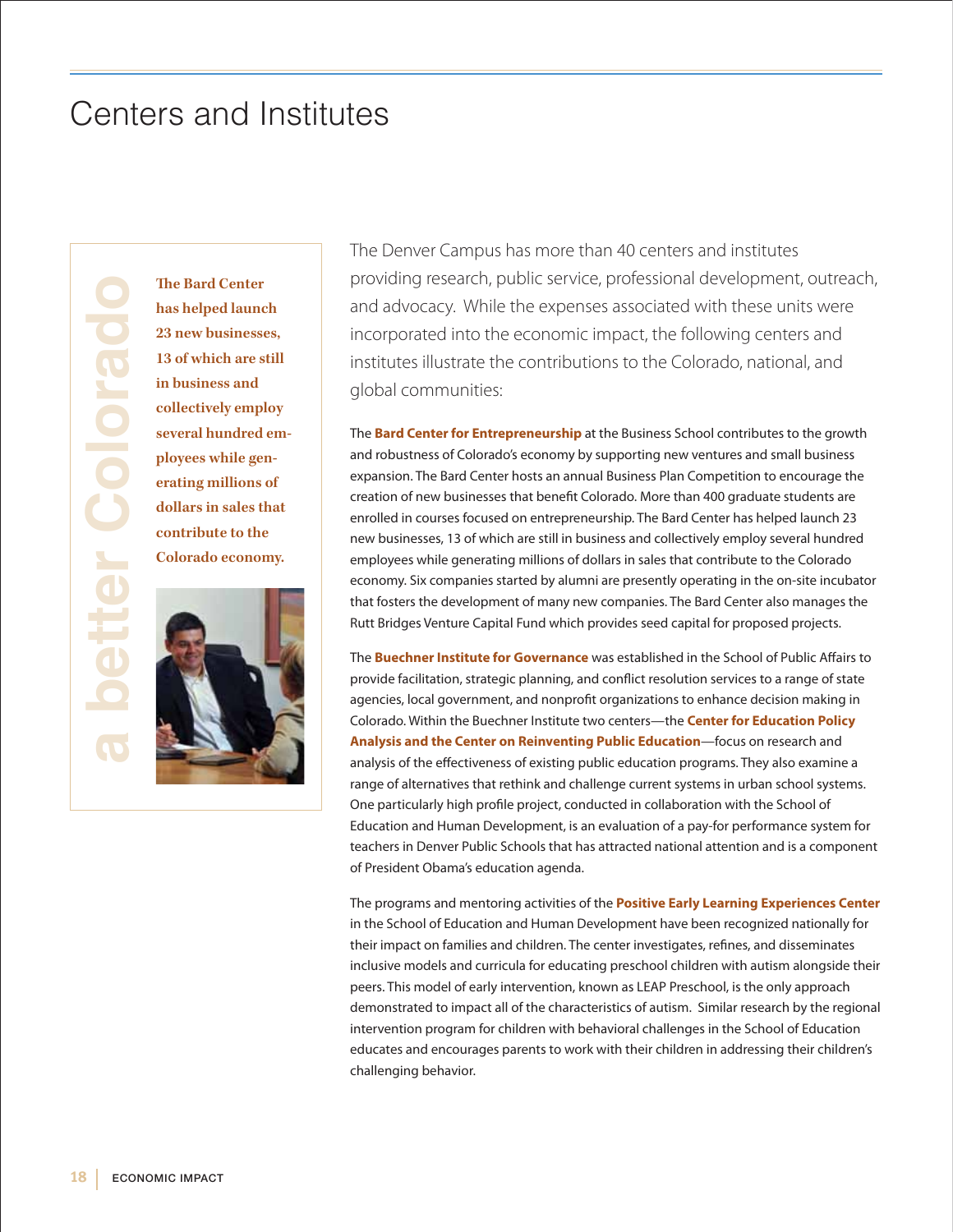The **Sustainable Urban Infrastructure Center** in the College of Engineering and Applied Science has teamed up with the Colorado Municipal League, an association of all Colorado cities, towns, and villages, to provide rural towns with the resources needed to determine and monitor their carbon footprint. Funded through a federal grant, municipal league donations, and private philanthropy, the center brings together faculty and students to provide monitoring and suggest sustainable measures within the financial capability of small towns.

The faculty-led, student-operated **Colorado Center for Community Development** in the College of Architecture and Planning, partners with rural and urban Colorado communities through diverse teaching, research, and learning settings for an array of projects to improve the built environment. With environmental health and community development as the focal points, the center employs collaboration, civic engagement, and a multi-disciplinary to improve the places where people live, work, and play.

The **National Center for Media Forensics** in the College of Arts and Media investigates the application of scientific methods to aid the criminal and civil justice systems in the areas of audio, video, and computer evidence data gathering and authentication. The center is dedicated to fostering innovation in media forensics research and education through the creation of new knowledge, applications, methodologies, and services. The center is focused on designing and adapting cutting-edge techniques and technologies that can strengthen forensic science in the United States and abroad, and the center annually hosts several forensic media workshops for local, state, and federal law enforcement. The NCMF is also active in the federal scientific working groups by promoting new solutions and best practice guidelines for forensic media analysis.

The **Colorado Center for Public Humanities** in the College of Liberal Arts and Sciences focuses on enriching public discussions about art, ideas, the historical past, and the diverse cultures of the world through the humanities disciplines. The Center investigates the public value of the humanities disciplines in relation to historical change by sponsoring programs that help clarify the roles that humanities-based scholarship can play within the U.S. and abroad. The Center also directs the engagements of humanities scholars toward extra-academic communities.

The **National Veterans'Training Institute** provides employment training for individuals who assist the nation's veterans and transitioning service members in finding jobs and careers. This program, developed by the university in 1986, has trained more than 50,000 service providers and achieved national recognition. The institute now has 27 courses focused on intensive employment services for disabled and hard-to-place veterans, effective transition from military to civilian careers, and a partnership with the private sector and the community to maximize job development. The institute continues to train some 2,000 providers annually, including 1,200 who come to the institute and 800 throughout the U.S. and abroad.

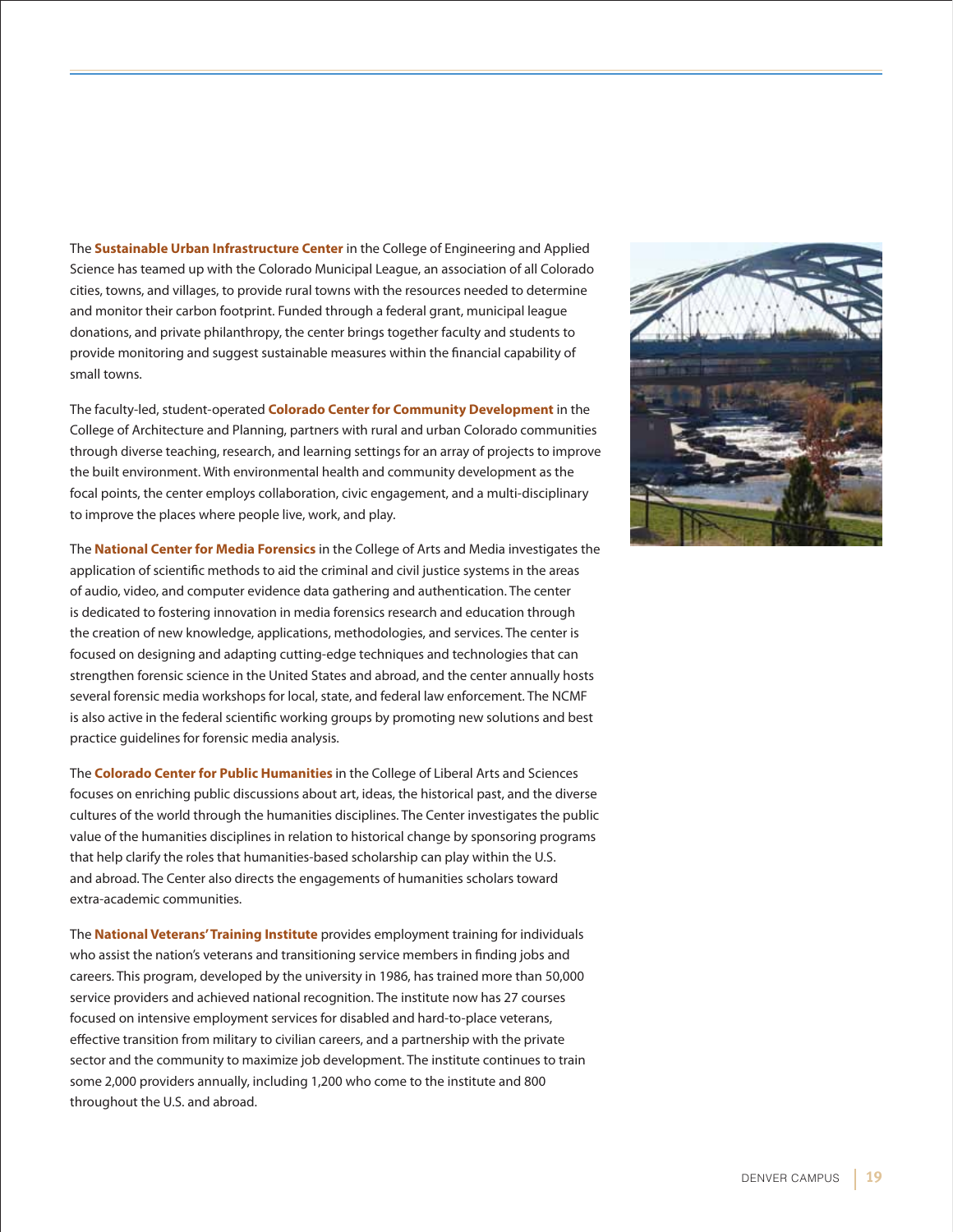### Methodology





The Denver Campus economic impact analysis is based on the fiscal year 2010 expenditures of the university, as well as expenditures of students. Expenditures were taken from the University's financial records, while estimated student spending was based on annual housing, transportation and living expenses provided by the University's Office of Financial Aid. These data were analyzed, adjusted to net out social security taxes, retirement contributions and other payroll deductions that do not result in current expenditures, and consolidated into categories compatible with the economic impact model's requirements.

#### **Economic Impact Analysis**

This analysis was conducted using IMPLAN, an economic impact model that predicts how changes in one industry affect all other industries within the same region. The model estimates how the impact of one dollar or one job impacts the local economy by creating additional expenditures or jobs (the multiplier effect).

The campus "purchases" goods and services from other organizations in order to operate. Direct impact refers to the initial value of these goods and services. Indirect impact measures the value of labor, capital, and other inputs of production needed to produce the goods and services required, while induced impact measures the change in spending by local households due to increased earning by employees who produce these goods and services.

Economic activity is the total value of goods and services produced, both directly and indirectly, by campus operations and spending. It includes the value added, as well as the profits, payrolls, taxes, costs of materials and other inputs associated with meeting increased consumer demands and changes in demands by vendors and suppliers.

The economic impact multipliers indicate there is a range of secondary impacts on the economy. The range of the total impacts and multipliers reflects different assumptions about the extent to which purchases of goods and services are made in-state.

#### **Expenditures versus Revenues**

Revenues provide one measure of the economic stimulus associated with campus operations. Revenues, however, relate only to the direct economic stimulus, failing to capture the secondary impacts, including indirect impacts (e.g. goods and services consumed by the campus) and induced effects (e.g. additional income generated and spent by those providing goods and services to the campus) associated with the economic linkages between various sectors of Colorado's economy. Each link increases the overall economic contribution, even as portions of subsequent iterations of expenditures are lost to the local economy. To capture these secondary effects, it is necessary to focus instead on the amount and type of expenditures.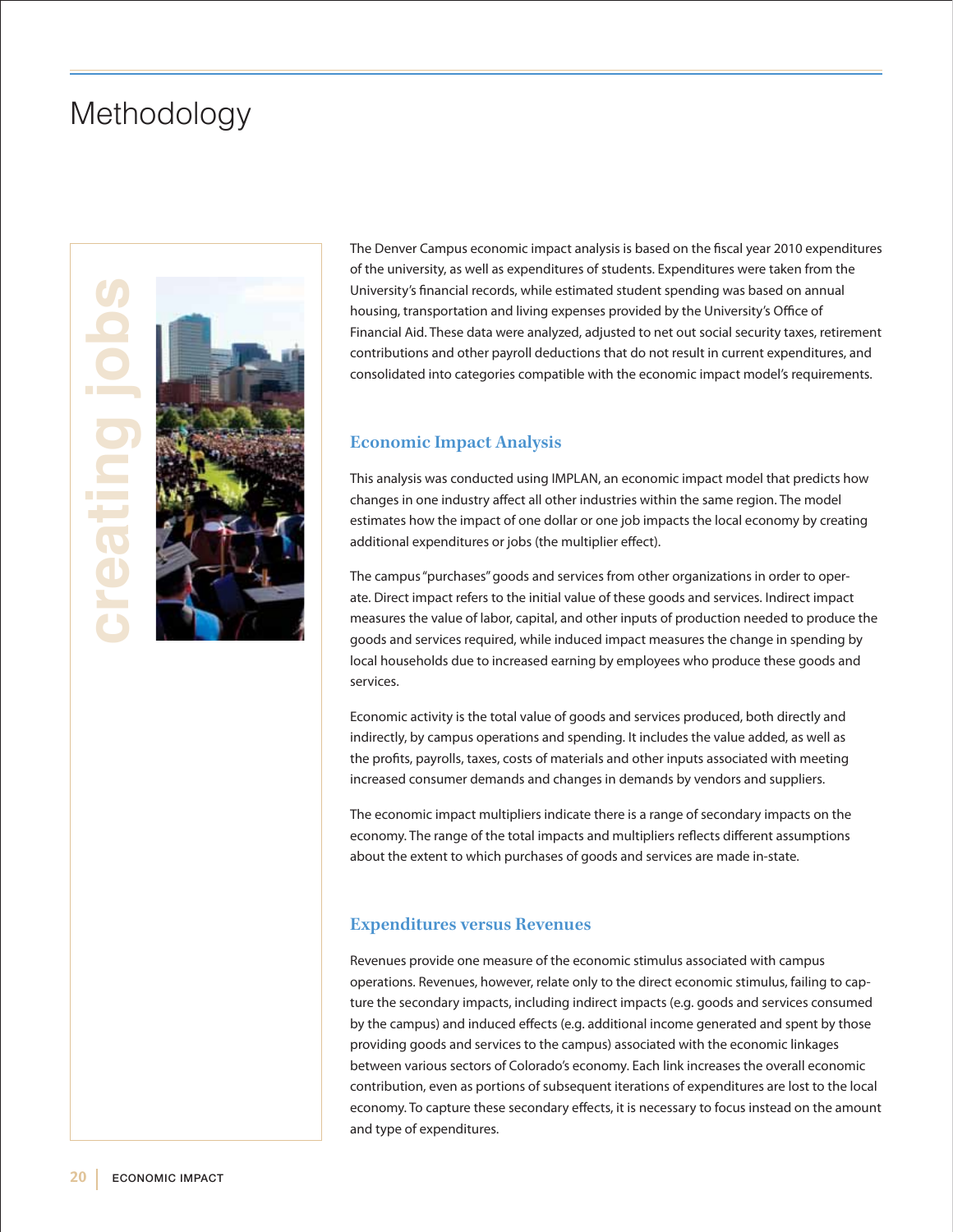### **Inputs to the Model**

The Denver Campus payroll and benefits totaled \$131 million in FY 2010. Of that amount, \$100.5 million is the basis for estimating the secondary economic effects. The remainder is treated as leakage from the state in the form of federal taxes and other non-current expenditures or is the non-cash component of the reported benefits.

The Denver Campus reported total operating expenditures of \$41.9 million for goods and outside services. A portion of this total (\$464,000) was in the form of research collaborations with entities located outside Colorado, and was excluded from the impact analysis.

The remaining expenses were assigned to one or more of IMPLAN's 400+ industrial sectors (e.g. legal services, office supplies, computer equipment, or utilities). Each sector has different labor, capital, transportation, material and subsequent multipliers. In the case of student expenditures, an adjustment was made to the total expenditures to avoid double counting the expenditures of students who were employees or received cash aid.

#### **Table 10. Summary of Direct Expenditures and Input to Model9**

|                                 | <b>Total Direct</b> | <b>Input to IMPLAN</b> | Remainder    |
|---------------------------------|---------------------|------------------------|--------------|
| Wages, Salaries, and Benefits   | \$131,002,800       | \$100,492,400          | \$30,510,400 |
| <b>Other Operating Expenses</b> | \$41,869,100        | \$41,416,200           | \$452,900    |
| <b>Student Spending</b>         | $- -$               | \$172,321,000          |              |
| <b>Total</b>                    | \$172,871,900       | \$314,229,600          | \$30,963,300 |

### **Tax Revenue**

The calculation of state tax collections was built upon the inputs and results of the IMPLAN economic analysis, but with specific assumptions based on university records and data from the Colorado Department of Revenue. For individual income taxes, the amount withheld from wages and submitted to the state was deemed to be a reasonable measure of the taxes eventually paid, and that same ratio was applied to the total labor income generated by the model. In the case of sales taxes two separate calculations were made. For students it was possible to estimate the portion of the expenditures that was likely to be taxable and the current state sales tax rate was applied to this taxable base. For the employees and other labor income, the relationship of statewide income and sales tax collections from the Department of Revenue was used to establish the effective share of income that went to taxable sales.